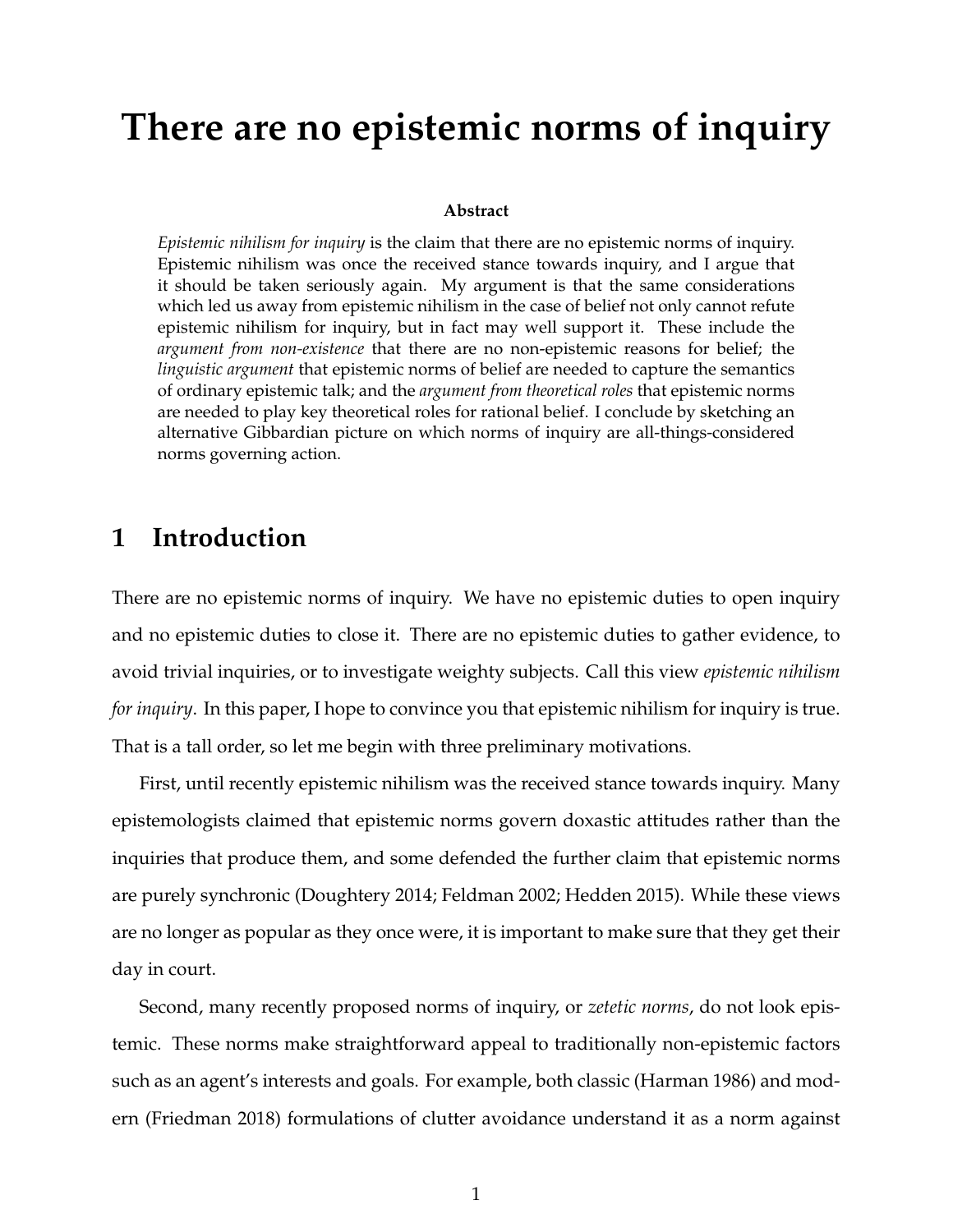inquiring into matters unrelated to the inquirer's interests and desires. And Jane Friedman has defended a number of explicitly instrumentalist norms, such as the following:

**(Zetetic Instrumental Principle (ZIP))** If one wants to figure out *Q*? , then one ought to take the necessary means to figuring out  $Q^?$  . (Friedman forthcoming).

In this vein, many zetetic epistemologists have claimed that rational inquiry has a significant practical component (Friedman forthcoming; Harman 2004; Lord 2020), and some have questioned whether epistemic normativity provides the most interesting lens into rational inquiry (Thorstad forthcoming). A natural way to make sense of these trends would be to claim that zetetic norms are not, in fact, epistemic norms, but rather instrumental, practical, moral or all-things-considered norms.

Third, it has recently been claimed that plausible zetetic norms such as ZIP are in tension with traditional epistemic norms (Friedman 2019b, forthcoming). If zetetic norms are also epistemic norms, this tension threatens to imply that traditional epistemic norms are in need of revision. But if zetetic norms are not epistemic norms, then this tension may be no more surprising or problematic than familiar tensions between epistemic and all-things-considered norms.

These are, of course, only preliminary motivations. They are not decisive arguments for epistemic nihilism about inquiry, and there is plenty that could be said in reply. What would the strongest case for epistemic nihilism about inquiry look like?

Ideally, epistemic nihilists would begin by addressing existing arguments against epistemic nihilism for inquiry. A problem for this strategy is that few direct arguments have been given against epistemic nihilism for inquiry. So while I will address the most extended argument of which I am aware (§6.3), we may need to look elsewhere in order to ensure that epistemic norms are given a fair shake.

My proposal is to return to the arguments which originally led us to posit a distinctive type of epistemic normativity governing belief, and ask whether these arguments also give us good grounds to posit epistemic norms governing inquiry. In each case, I show that the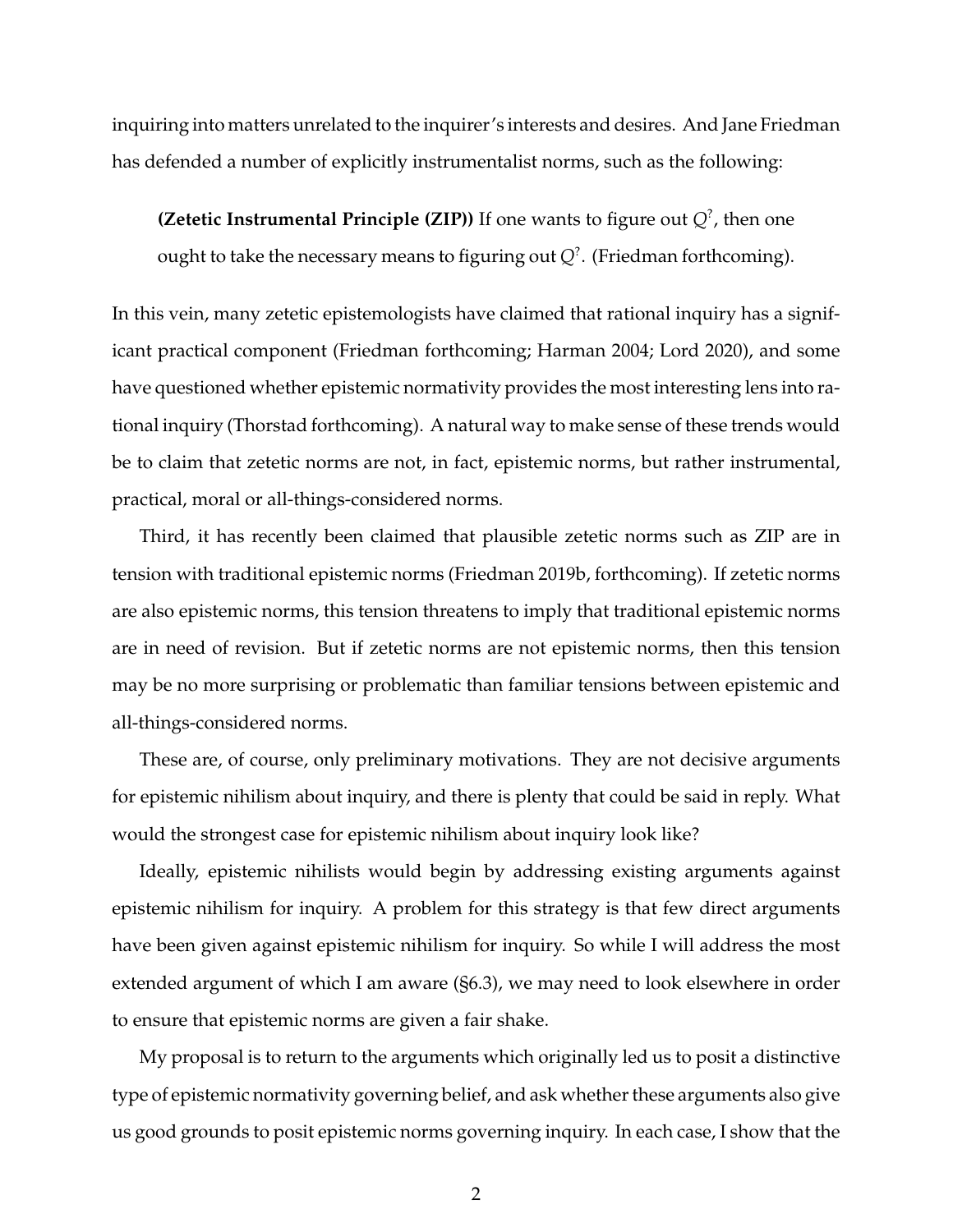arguments fail to generalize as arguments against epistemic nihilism for inquiry, and that in many cases the arguments tell in favor of epistemic nihilism for inquiry. If successful, this strategy will put the burden on defenders of epistemic norms for inquiry to produce new grounds on which epistemic norms should be posited. It may also suggest that epistemic nihilism about inquiry is supported by the best case *against* epistemic nihilism for belief, or that epistemic norms for inquiry should be regarded as an overgeneralization on the original motivations for positing epistemic norms governing belief.

Here is the plan. In Section 2, I make six remarks to clarify my project. Sections 3-5 survey three leading arguments against epistemic nihilism for belief: the *argument from non-existence* that there are no non-epistemic reasons for belief; the *linguistic argument* that epistemic norms are needed to account for the semantics of epistemic terms; and the *argument from theoretical roles* that epistemic norms are better-suited than all-thingsconsidered norms to play key theoretical roles associated with rational belief. In each case, I show that these arguments fail to generalize, and in many cases tell in favor of epistemic nihilism for inquiry. Section 6 discusses objections. Section 7 concludes by developing an alternative Gibbardian picture on which norms of inquiry are all-things-considered norms governing action.

## **2 Clarifying the view**

Before beginning, I want to say six things by way of clarifying my target. First, epistemic nihilists about inquiry do not claim that recently proposed zetetic norms such as ZIP are false or unimportant. Quite the opposite: a problem for zetetic epistemologists is that many zetetic norms look more like instrumentalist norms than traditional epistemic norms. My aim is to explain why these norms can be true and important, even if we are disposed to deny that instrumentalist norms of belief would be true or important.

Second and relatedly, we need to distinguish the question of whether zetetic norms are epistemic norms from the question of whether zetetic epistemology is properly understood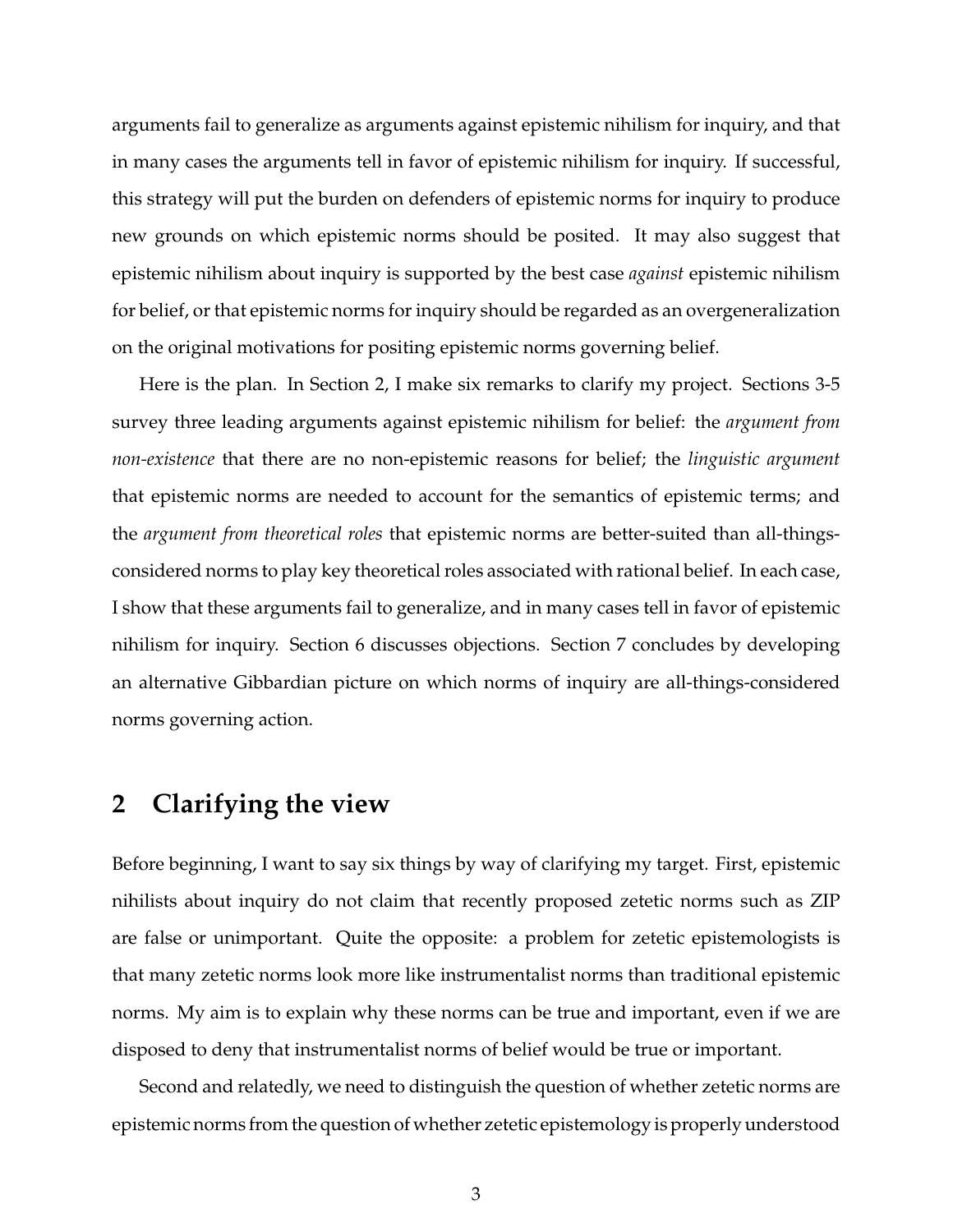as a type of epistemology. Zetetic epistemologists have given compelling arguments that the study of zetetic norms is an important project within epistemology: rational inquiry is a central component of theoretical rationality (Kelly 2002, 2003; Thorstad forthcoming); throughout history, epistemologists have often been concerned with inquiry (Friedman 2017b; Misak 1987; Striker 2001); and a purely synchronic epistemology risks engaging in temporal parochialism, by which we study attitudes while ignoring the temporally extended processes that produced them (Friedman forthcoming). None of these arguments turns in any obvious way on the claim that zetetic norms are epistemic norms. And as Friedman (forthcoming) has emphasized, even in the case of belief there have often been instrumentalists, pragmatists and other skeptics about epistemic normativity. We may think that these theorists are wrong about what rationality requires, but we do not often go to the extreme of denying that they are doing epistemology.

Third, to deny that there are epistemic norms governing inquiry is not to deny that there are epistemic *reasons* for inquiry. The fact that some inquiry would promote the acquisition of truth, knowledge, or understanding is certainly a reason to engage in that inquiry, both because these epistemic achievements are valuable in their own right and also because they tend to conduce towards achieving our practical ends. What epistemic nihilists deny is that there are epistemic norms governing inquiry: that there is any sense in which we ought, or are rationally required to inquire as we have most epistemic reason to inquire. I return to this distinction in Section 4 and Section 6.4.

Fourth, we need to distinguish the question of whether there are epistemic norms governing the *activity* of inquiry itself from the further question of whether an agent's inquiries can affect the normative status of her doxastic attitudes.<sup>1</sup> Epistemic nihilism about inquiry deals with the first question, but says nothing about the second. For example, it has long been held that gathering evidence can increase the justification of an agent's beliefs, by providing evidence to support them. And more recently, some authors

<sup>&</sup>lt;sup>1</sup>This discussion will become more complicated if you think that inquiry requires adopting a certain doxastic attitude: suspension of judgment (Friedman 2017a). We could avoid this complication by holding that the relevant sort of suspension is not a doxastic attitude (McGrath forthcoming) or by posing challenges to the requirement (Lee forthcoming; Masny 2020; Millson 2021; Palmira 2020).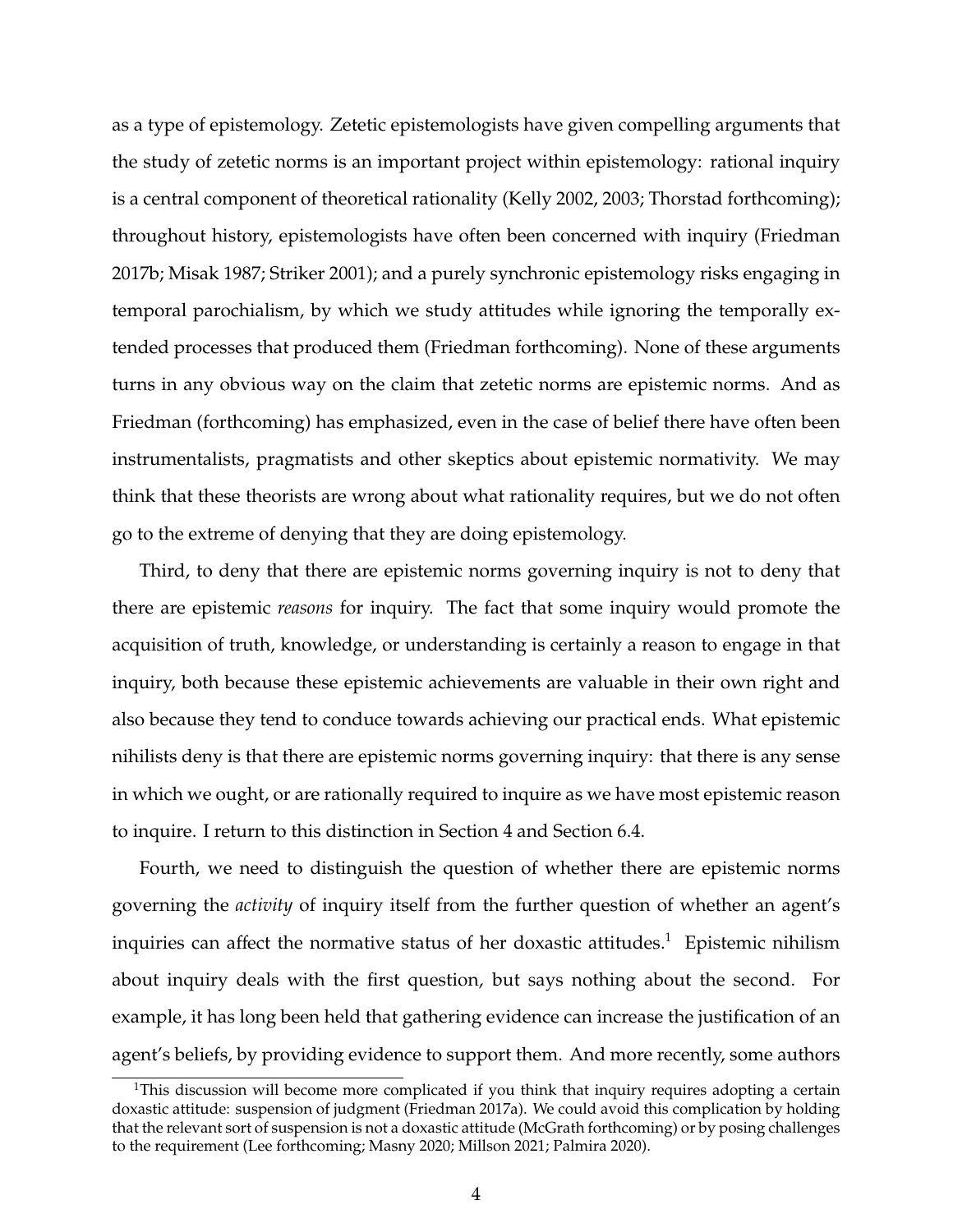have held that failures to gather evidence can make an agent's beliefs unjustified (Baehr 2009; Miracchi 2019). Both of these claims should be distinguished from a further claim about inquiry: that we have epistemic duties to gather evidence in order to increase the justification of our beliefs. Many traditional epistemologists have denied the existence of these and other inquiry-related duties, while leaving room for the claim that inquiries can affect the normative status of beliefs (Feldman 2002). I return to this example in Section 4.

Fifth, my discussion in this paper is not premised on the denial of pragmatic, instrumentalist, or other traditionally non-epistemic views about rational belief (Rinard 2019; Steglich-Petersen and Skipper 2019). Quite the opposite: arguments for epistemic nihilism about belief may provide good support for epistemic nihilism about inquiry.<sup>2</sup> However, I aim to show that even if the traditional case against epistemic nihilism for belief is compelling, that case does not tell against epistemic nihilism for inquiry, and may well support it.

Finally, what does it mean to call a norm epistemic? It has recently become clear that there are many things this claim could mean (Conee 2016; Cohen 2016a,b; Lyons 2016; McGrath 2016). Some of these will be my targets in this paper, whereas others will not.

Here are two examples of what my target might be. On a *value-based conception*, epistemic norms are picked out by a special type of epistemic value they direct us to promote, honor or instantiate. The value-based conception is familiar from recent work in epistemic consequentialism, as well as from Richard Foley's Aristotelian conception of rationality (Foley 1987). I discuss the value-based approach in Section 6.4. On an alternative *knowledge-based conception*, epistemic norms are picked out by their close relationship to knowledge. Traditionally, epistemic justification was understood to pick out whatever plays the role of the 'J' in the JTB  $+$  X analysis of knowledge, although broader versions of the knowledge-based conception are possible. $^3$  I discuss a version of the knowledge-based conception in Section 5.1.

<sup>&</sup>lt;sup>2</sup>This is one way to read Steglich-Petersen (forthcoming).

 $3$ Here are two broader examples. Conee (2016, p. 858) holds that "epistemic justification is the kind of justification that pertains especially to knowledge or cognition" and Fricker (2007) holds that injustice is epistemic when it wrongs agents in their capacity as knowers.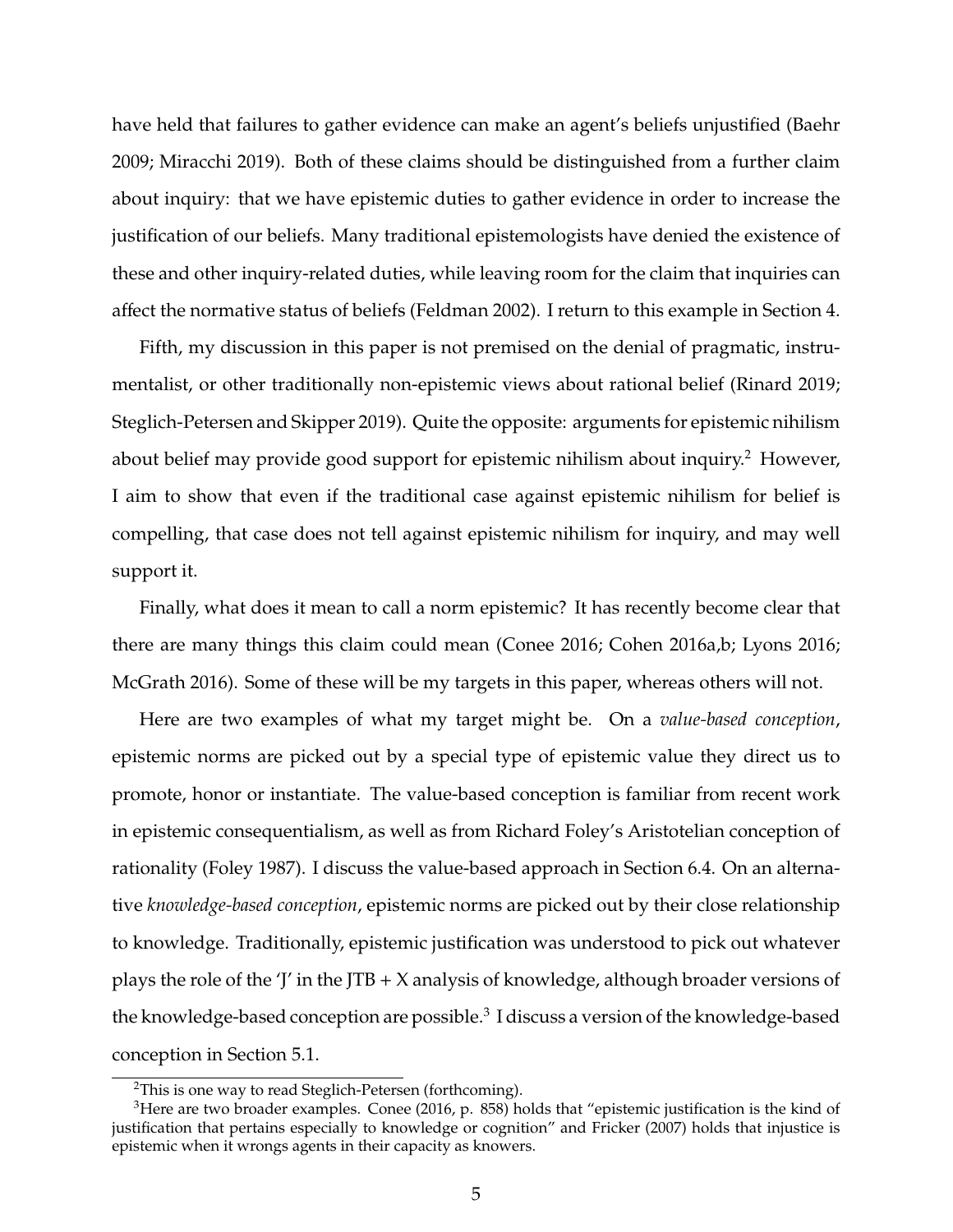Here are some examples of what my target is not. Some theorists understand the term 'epistemic' to pick out norms governing belief, as opposed to norms governing other objects such as inquiry. On this conception, epistemic nihilism for inquiry would be trivially true. Alternatively, Jessie Munton suggests we use the term epistemic "to indicate a flaw that arises in virtue of an irrational response to information, or through a lack or loss of information" (Munton 2019, p. 231). On this conception, most or all norms of inquiry may count as epistemic, since inquiry involves gathering, storing and responding to information, in which case epistemic nihilism for inquiry would be trivially false.

What distinguishes those conceptions of the epistemic which concern me from those that do not? I am interested in conceptions of epistemic normativity that would generate a nontrivial distinction between epistemic and non-epistemic norms of inquiry and ground arguments for dedicating a significant portion of zetetic epistemology to the study of epistemic norms governing inquiry. Because several different conceptions of the epistemic could be at play here, my strategy will be to focus not on any particular conception of epistemic normativity, but rather on the arguments which have been traditionally given for positing a distinctive type of epistemic normativity. If I am correct that these arguments do not generalize to the case of inquiry, then more work will be needed to ground a call for the study of epistemic norms governing inquiry.

Summing up, epistemic nihilism for inquiry does not claim that zetetic norms are false, unimportant, or not a subject for epistemologists. Nor do epistemic nihilists deny the existence of epistemic reasons for inquiry. Epistemic nihilism is only a claim about the norms governing inquiry, not about the normative status of beliefs that result from inquiry. Epistemic nihilism for inquiry takes no stance on the correctness of epistemic nihilism for belief. And epistemic nihilism targets any conception of epistemic normativity that would generate a nontrivial distinction between epistemic and non-epistemic norms of inquiry, grounding arguments for dedicating a significant portion of zetetic epistemology to the study of epistemic norms governing inquiry.

With these clarifications in mind, I survey three motivations that could be given for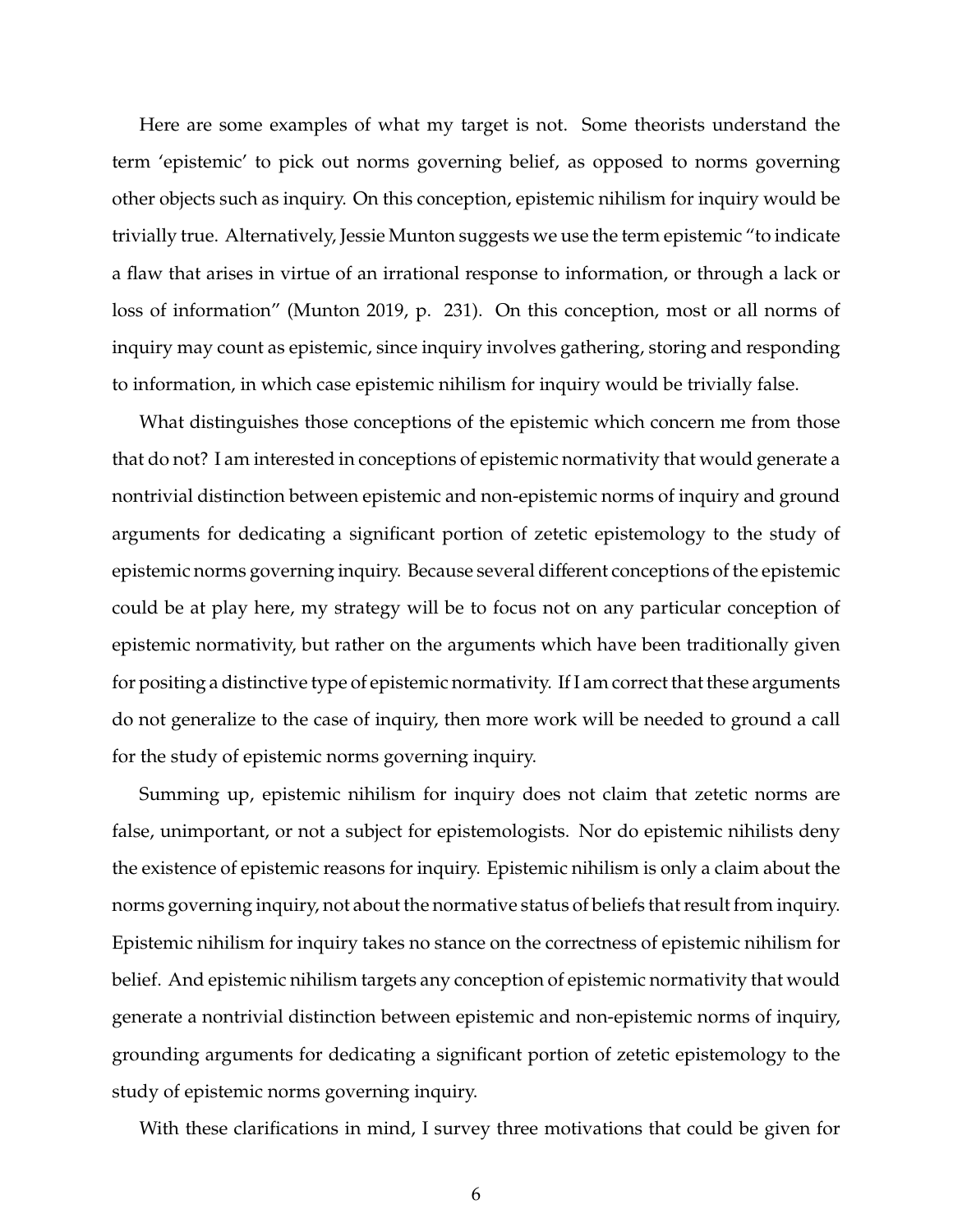rejecting epistemic nihilism about belief. In each case, I argue that these motivations may well be compelling against epistemic nihilism for belief, but cannot tell against epistemic nihilism for inquiry and in many cases, may even support it.

## **3 The argument from non-existence**

One of the most common arguments against epistemic nihilism for belief is that there are no non-epistemic reasons for belief. In this case, we must posit a distinct type of epistemic rationality governing belief on pain of outright nihilism about norms of belief. Call this the *argument from non-existence*. We might try to extend the argument from non-existence to show that there are no non-epistemic reasons for inquiry. This extended argument from non-existence would tell against epistemic nihilism for inquiry.

In this section, I survey three leading arguments against the existence of non-epistemic reasons for belief and ask whether any of them tells against the existence of non-epistemic reasons for inquiry. I show that each of these arguments not only fails to support the conclusion that there are no non-epistemic reasons for inquiry, but in fact supports the existence of non-epistemic reasons for inquiry.

A traditional motivation for the claim that all reasons for belief are epistemic is due to Thomas Kelly (2002; 2003). Normative reasons for belief should be potential motivating reasons, reasons on which our beliefs can be based. But Kelly argues that non-epistemic reasons cannot be motivating reasons for belief, and hence cannot be normative reasons for belief. For example, the desire to go to heaven can be a reason to gather and attend to evidence for God's existence. This desire can also be a reason to adopt belief-like attitudes such as acceptance or faith. But I cannot believe that God exists on the basis of my desire to go to heaven. That belief must be based on my assessment of the available evidence.<sup>4</sup> On this basis, Kelly argues that defenders of non-epistemic reasons for belief commit the *consequentialist mistake* of assuming that since the consequences of actions bear on their

<sup>4</sup>For pushback, see Leite (2007) and Rinard (2015).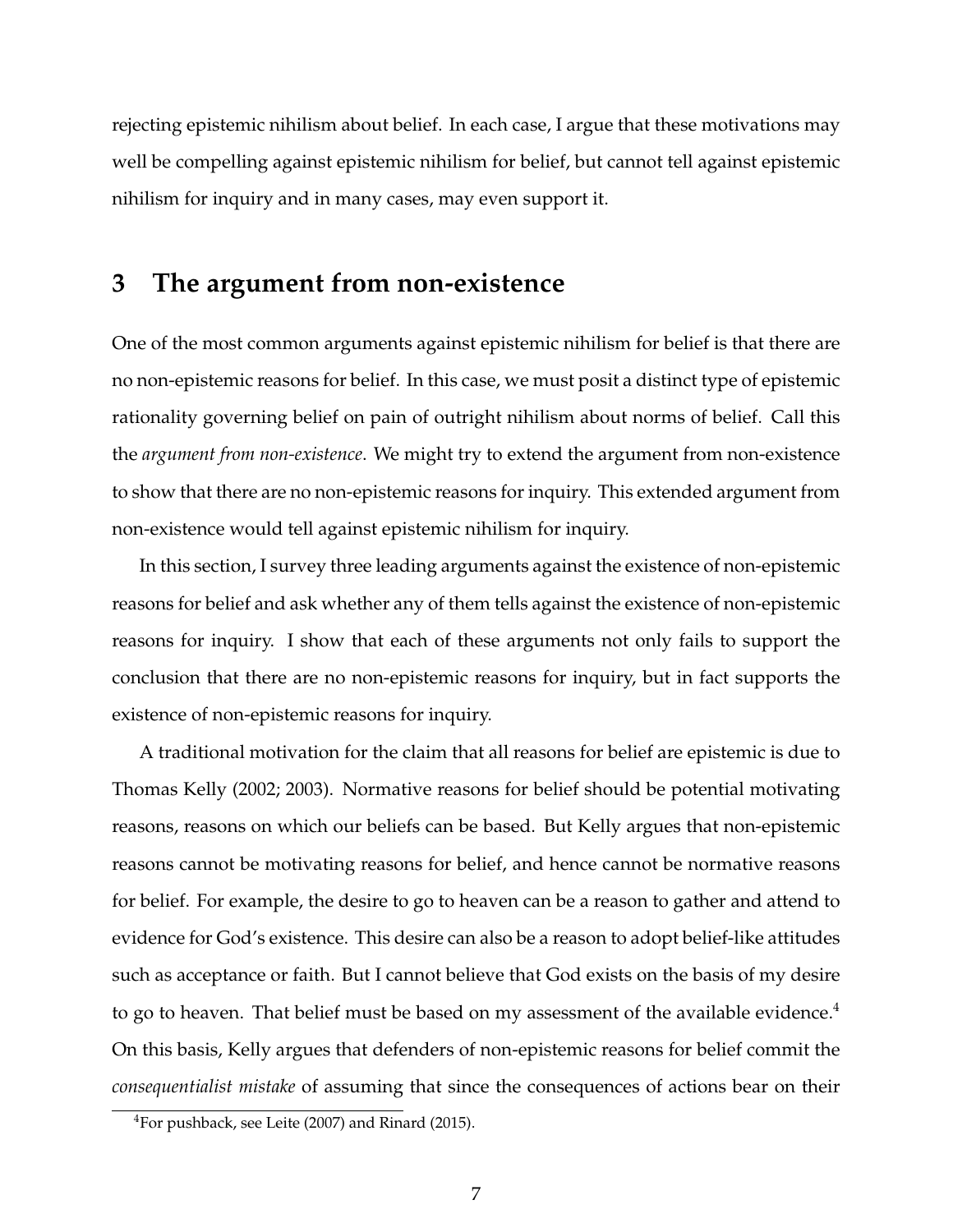rationality, the consequences of beliefs bear on their rationality as well. In doing so, we ignore the fact that consequences can be motivating reasons for action, but not for belief.

This argument poses no threat to the existence of non-epistemic reasons for inquiry, because inquiry is an activity. Non-epistemic reasons can be, and frequently are motivating reasons for inquiry. We can inquire about the weather in order to gain knowledge (Kelp forthcoming) or assuage our curiosity (Whitcomb 2010), but also to plan a picnic. In this way, denying the existence of non-epistemic reasons for inquiry commits the *reverseconsequentialist mistake* of assuming that since the consequences of beliefs do not bear on their rationality, the consequences of inquiries which produce belief do not bear on the rationality of inquiry (Thorstad forthcoming).

Kelly himself is quite friendly to this conclusion. Kelly holds that theoretical rationality is a hybrid virtue. While the rationality of belief is a purely epistemic matter, theoretical rationality encompasses both belief and inquiry. A lively mixture of epistemic and nonepistemic reasons are relevant to rational inquiry. In asking which questions to inquire about, whether to gather evidence, or how much of the available evidence to use during reasoning, we draw not only on epistemic considerations about truth and knowledge but also on non-epistemic considerations such as the importance of answering questions and the cognitive resources consumed during inquiry. To take a purely epistemic perspective towards theoretical rationality would be a mistake, because the epistemic stance ignores a variety of systematic, difference-making reasons that rational agents respond to during inquiry.

A second motivation for the claim that there are no non-epistemic reasons for belief is due to Nishi Shah (2003; 2006). Shah's argument begins with a deliberative constraint on reasons:

**(Deliberative Constraint)** *R* is a reason for *X* to  $\phi$  only if *R* is capable of disposing *X* to  $\phi$  in the way characteristic of *R*'s functioning as a premise in deliberation whether to  $\phi$ . (Shah 2006, p. 485).

The second step in Shah's argument is to appeal to the *transparency* of belief:

8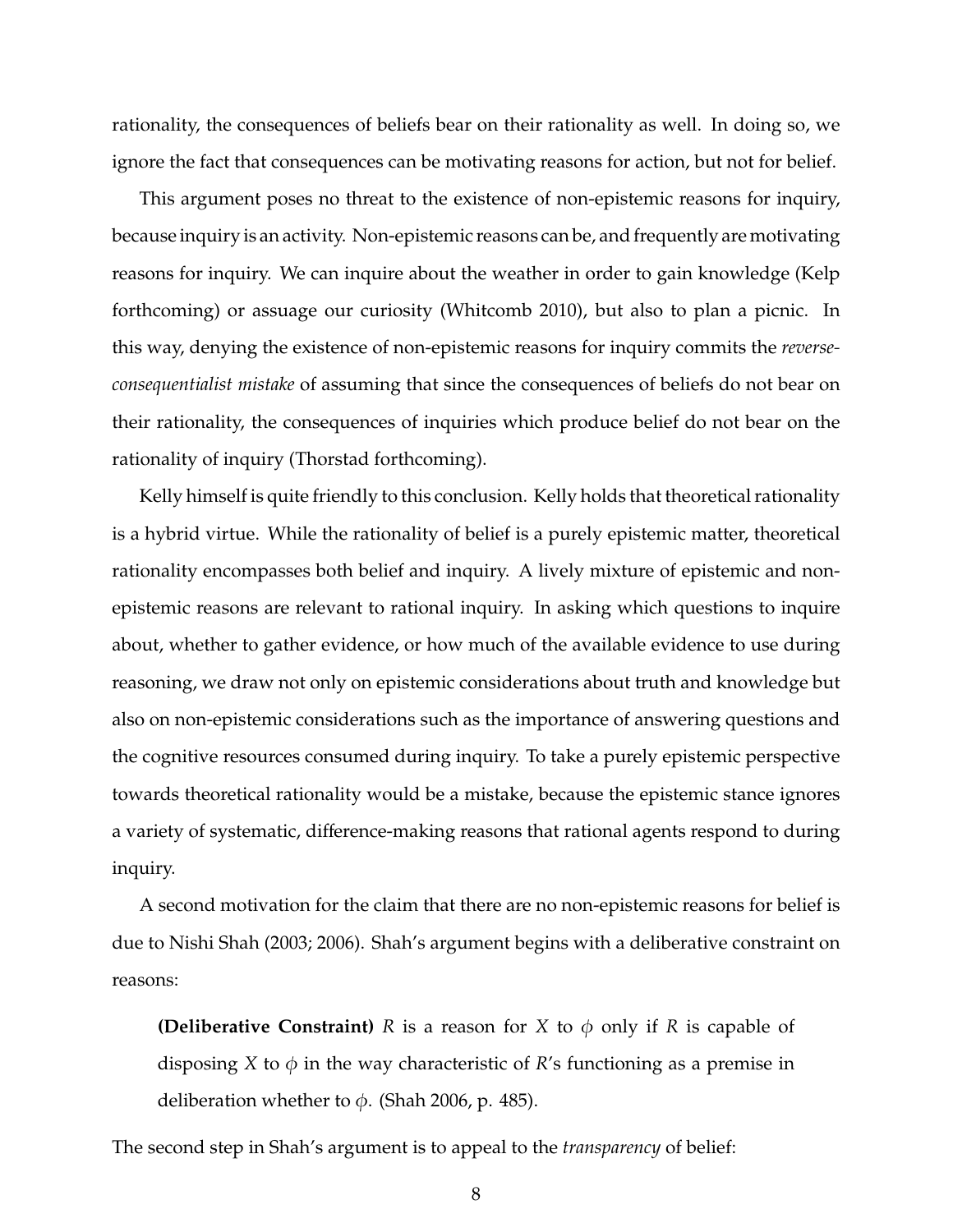**(Transparency)** The deliberative question *whether to believe that p* inevitably gives way to the factual question *whether p*. (Shah 2006, p. 481).

Together, the deliberative constraint and transparency imply that *R* is a reason for *X* to believe that *p* only if *R* is capable of disposing *X* towards believing that *p* in the way characteristic of *R*'s functioning as a premise in doxastic deliberation. And, Shah argues, only epistemic considerations dispose us towards belief in this way.

Transparency poses no threat to the existence of non-epistemic reasons for inquiry. That is because the questions of whether and how to inquire into *p* are not transparent to whether *p*. Perhaps there are some epistemic statuses towards *p* which are descriptively or normatively incompatible with inquiry into whether *p*, such as belief or knowledge that *p* (Friedman 2017a,b). But in the typical case where we neither know nor believe *p*, the deliberative questions of whether and how to inquire into *p* are answered not only by our current evidence about *p*, but also by the importance of the question, the cognitive costs of answering it, and the other inquiries we could engage in instead.

In fact, if we think that normative reasons are the types of considerations that settle deliberation we will be hard-pressed to avoid admitting a large and systematic class of non-epistemic reasons for inquiry. The reason for this is that it is not clear if epistemic reasons alone typically, or even ever settle deliberation about whether or how to inquire. I make this case in Section 5.2.

A third motivation for denying the existence of non-epistemic reasons for belief is the relocation strategy (Way 2012). This strategy redescribes purported non-epistemic reasons for belief as epistemic reasons for some activity such as getting ourselves to believe. For example, it is held that the importance of a comfortable retirement is not a reason to hold many accurate beliefs about retirement. The importance of a comfortable retirement is a reason to get ourselves to hold many accurate beliefs about retirement.

But how do we get ourselves to hold accurate beliefs about retirement? Sometimes we can shift our beliefs by attending church or popping belief pills. But the typical route to getting ourselves to have beliefs is through inquiry. If you want to form many accurate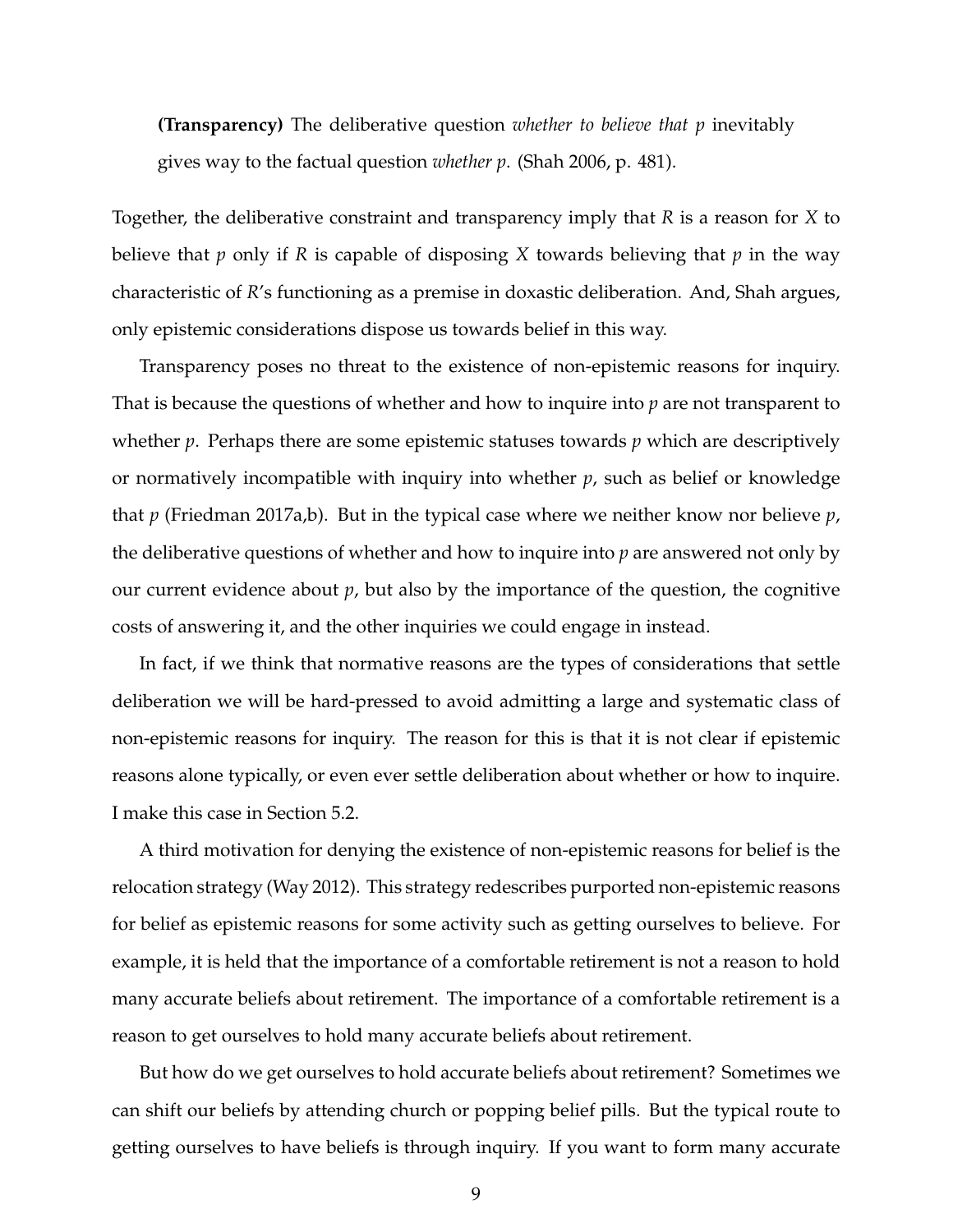beliefs about retirement you should read books, take classes, and consult your financial planner. This means that relocated non-epistemic reasons for belief will often turn out to be non-epistemic reasons for inquiry. In this way, the relocation strategy protects against the existence of non-epistemic reasons for belief by relocating large classes of non-epistemic reasons from belief to inquiry.

In this section, we considered the argument from non-existence, which holds that we must posit epistemic norms governing belief because there are no non-epistemic reasons for belief. We asked whether the argument from non-existence could be extended to establish that there are no non-epistemic reasons for inquiry. We considered three strategies for pressing the argument from non-existence in the case of belief. We saw that, by contrast to the case of belief, each of these strategies grounds an argument for the existence of non-epistemic reasons governing inquiry. As a result, the case against epistemic nihilism for inquiry cannot be made on the grounds that there are no nonepistemic reasons for inquiry. In the next section, I consider a second argument against epistemic nihilism: the linguistic argument.

## **4 The linguistic argument**

Roderick Firth (1956; 1959) introduced the notion of epistemic rationality in order to account for our ordinary epistemic talk.<sup>5</sup> Chisholm (1956) had proposed to account for epistemic talk using the familiar ethical notion of ought. Firth claimed that we could get a better analysis by positing a novel type of epistemic rationality, and concluded that we should posit such a notion. Call this the *linguistic argument*.

As before, the linguistic argument does give some traction against epistemic nihilism for belief. Consider your favorite belief that is epistemically irrational, although highly beneficial, such as the belief that you are a good dancer or that your son is innocent of a

<sup>&</sup>lt;sup>5</sup>Firth and Chisholm regarded their project as a matter of conceptual analysis. We moderns often have the weaker project of accounting for the semantics of epistemic terms, and so I have softened my presentation of the linguistic argument to match this weaker project.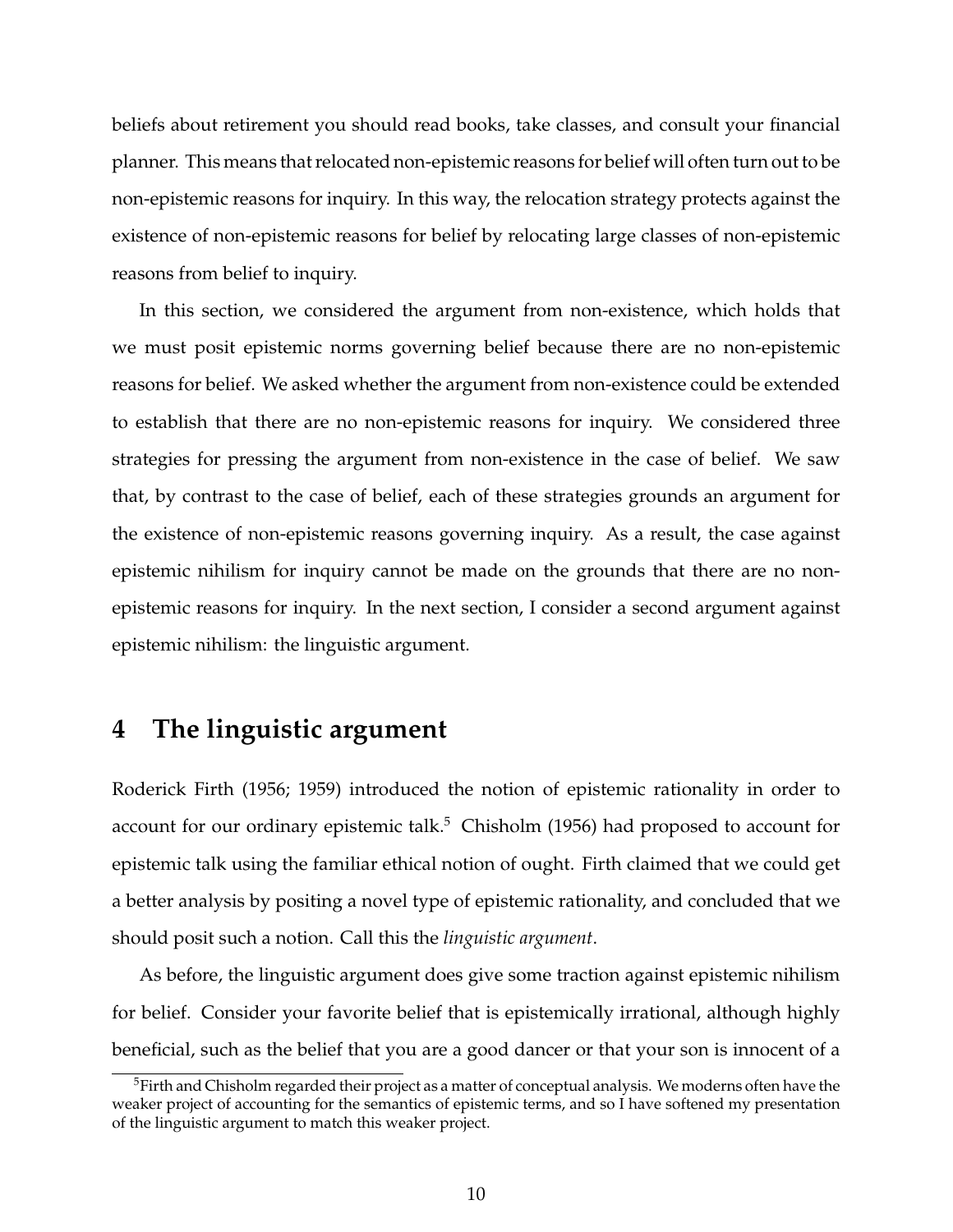crime. The folk say without hesitation that such beliefs are irrational. We say also that they are unjustified; unreasonable; and should or ought not be held. We hurl any number of colorful criticisms at these beliefs. And we will see in Section 5.1 that an epistemic reading of justification in such cases is also needed to account for knowledge attributions.

This data provides some motivation for positing epistemic norms governing belief as the best way to systematize and explain our ordinary epistemic talk. It also suggests that epistemic norms are important, insofar as they figure in what is arguably the most natural reading of most ordinary epistemic talk.

By contrast, consider the belief that you are a good dancer, or that your son is innocent. We most commonly say that such beliefs are irrational, unjustified, unreasonable, and should not be held. There may be a sense in which such beliefs are praiseworthy, although this is controversial. And we will see that this sense cannot be the sense of justification that is at issue in knowledge attributions. Here, I think, we should say at best that the linguistic data provides little support for a separate, non-epistemic reading of rational belief. If anything, it threatens to tell against the existence of non-epistemic norms, since these norms do not figure centrally in much of our ordinary epistemic talk.

But the situation with norms of inquiry is precisely the reverse. Consider, for example, one of the best-known epistemic norms on evidence gathering:

**(HJ)** For any proposition that is less than certain on one's present evidence, one has an epistemic duty to seek more evidence about that proposition. (Hall and Johnson 1998, p. 133).

How strong is the linguistic evidence for HJ? Whatever the correctness of HJ, I think we should admit that the linguistic evidence behind this norm is not very strong.

Consider a detective who stops gathering evidence each night so she can spend time with her family. We say without hesitation that she ought to go home rather than continue gathering evidence; that going home is reasonable, justified, and rational. It is controversial whether there is any sense in which she is criticizable for going home. By contrast,

11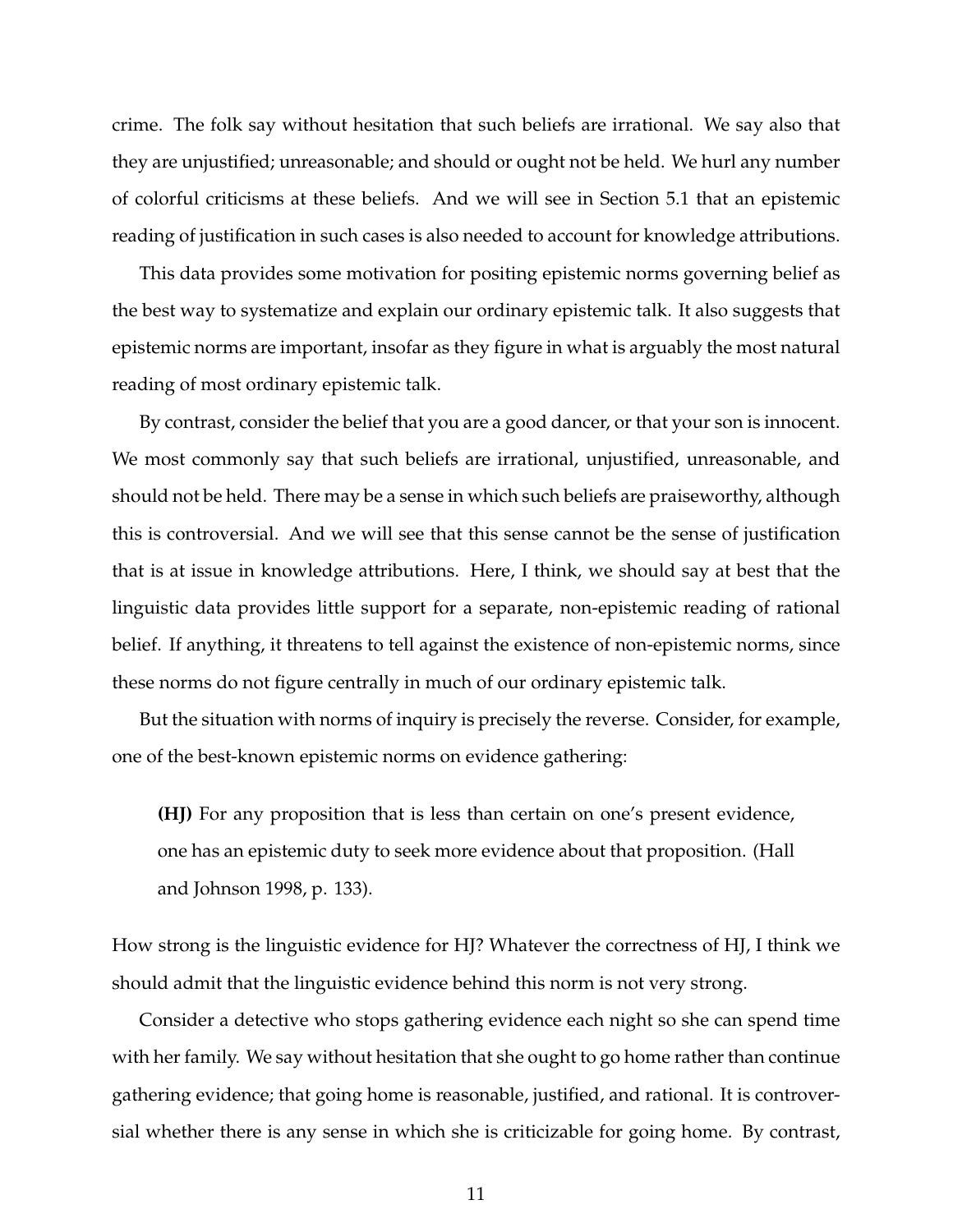if she were to stay home late to gather evidence we would say that she had acted as she ought not; that her actions were unreasonable, unjustified, and irrational; and that she is liable to criticism for breaking her familial obligations.

In the case of belief, the linguistic argument took the opposite data to support the existence and importance of epistemic norms governing belief, and to provide at best little support for the existence of non-epistemic norms governing inquiry. By the same token, defenders of the linguistic argument should take the same data to support the existence and importance of non-epistemic norms governing inquiry, and to provide at best little support for the existence of epistemic norms governing inquiry. Here, again, we see that a classic motivation against epistemic nihilism for belief provides at best no traction against epistemic nihilism for inquiry.

Now Hall and Johnson are aware of this criticism. They respond by holding that the duties described by HJ are only prima facie, but can be outweighed. At this point, two responses are in order. First, as I said in Section 2, I do not deny that there are epistemic *reasons* for inquiry, but only that these reasons combine to determine a distinctive ought, rationality or similar requirement. The claim that HJ is a prima facie duty is most naturally interpreted in a Rossian-style framework in which duties replace reasons or value as the weighted notion which aggregates to determine what ought to be done. In this framework, the claim that we have prima facie epistemic duties as inquirers is simply the relevant rephrasing of the claim that we have epistemic reasons to inquire, a claim which I do not deny. What needs to be shown is that we have a distinctive class of proper, or full-stop epistemic duties, and a Rossian turn at best fails to settle this matter.<sup>6</sup>

Second, the retreat to prima facie duties looks like an unnecessary duplication of normative terms. Hall and Johnson motivate HJ by appealing to what looks like a valuefirst framework in which rationality is a matter of promoting value. Because gathering evidence about uncertain propositions promotes epistemic value, Hall and Johnson hold that we have a duty to gather evidence. But within this framework, we already have a

 $6R$ oss thought that there is a single proper duty in any given case, which might seem to suggest that all-things-considered duties of inquiry are the only proper duties that inquirers have.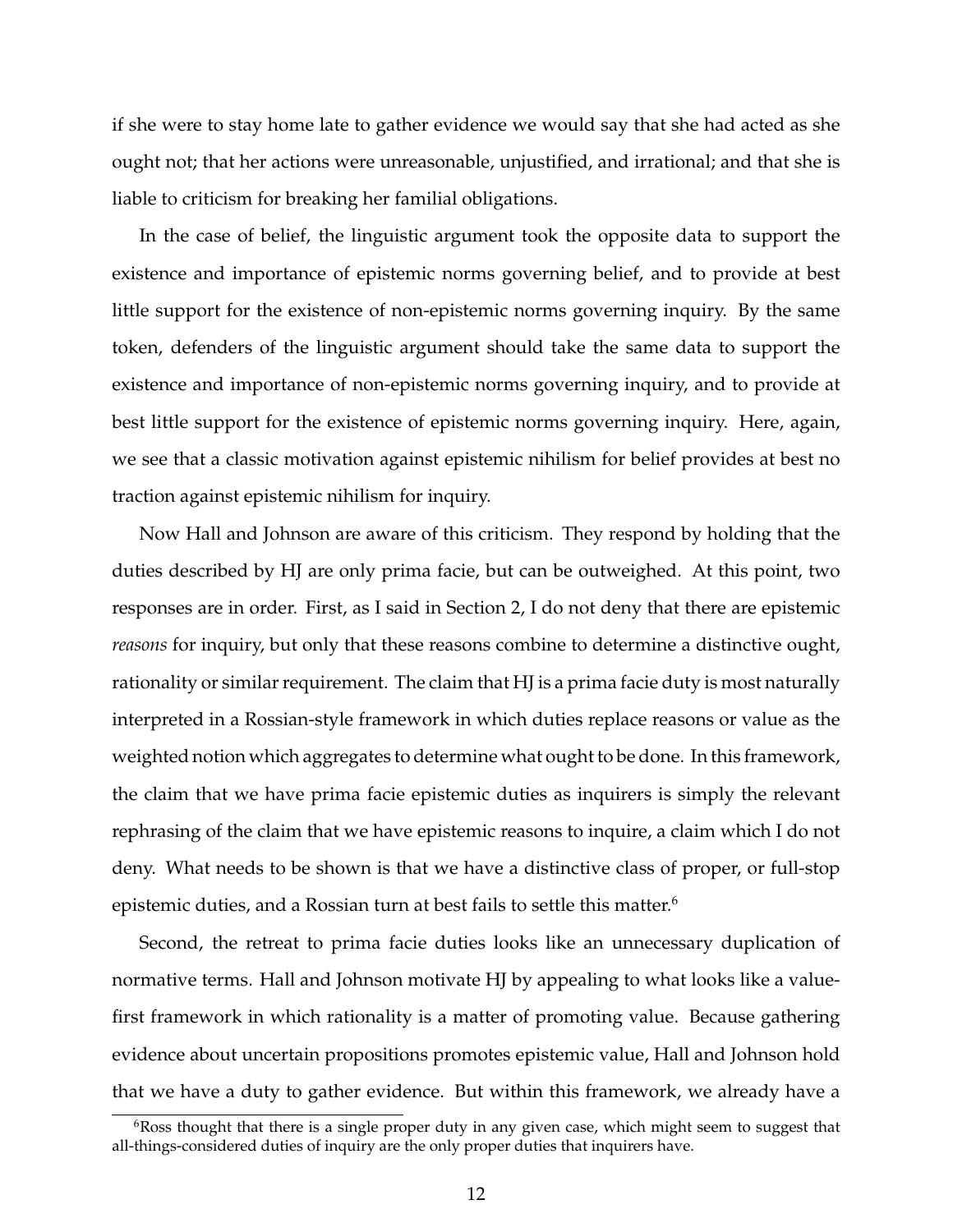weighted notion, value, which aggregates to determine what ought to be done. We can, of course, posit a second notion of prima facie duty, whose existence and strength correlates precisely with the value that would be promoted by fulfilling the duty. But unless we are told more about the work that this notion is meant to do, it looks like an idle posit that should be rejected on grounds of parsimony. I return to this issue in Section 6.4.

So far, we have seen that epistemic nihilism for inquiry, unlike perhaps epistemic nihilism for belief, cannot be rejected on linguistic grounds or on the grounds that there are no epistemic reasons for inquiry. In the next section, I consider a third reason for positing epistemic norms: that they are the best candidates to play important theoretical roles attached to the concept of rationality.

## **5 Theoretical roles**

A third argument against epistemic nihilism for belief is that the notion of epistemic rationality is needed to play key theoretical roles that we would like the notion of rational belief to play. These include figuring in the conceptual analysis of knowledge (§5.1) and settling doxastic deliberation (§5.2). Although these may be good motivations for positing epistemic norms governing belief, I argue that they do not generalize to motivate epistemic norms for inquiry, and in fact that the second role is best-played by all-things-considered norms rather than epistemic norms for inquiry.

#### **5.1 The analysis of knowledge**

For the early analytic epistemologists who introduced and popularized the notion of epistemic justification, the notion of epistemic justification was strongly, and sometimes even constitutively identified with its role in the analysis of knowledge.<sup>7</sup> Epistemic

<sup>&</sup>lt;sup>7</sup>For a representative early view, Bonjour (1985, p. 5) holds that epistemic justification is "the sort of justification pertaining to and appropriate to knowledge." This view is echoed in recent authors such as Conee (2016), Greco (2011), and Goldberg (2016). And prior to 1948, the term 'epistemic' was not even associated with a type of justification: it simply meant 'of or pertaining to knowledge' (Marcucilli 2019).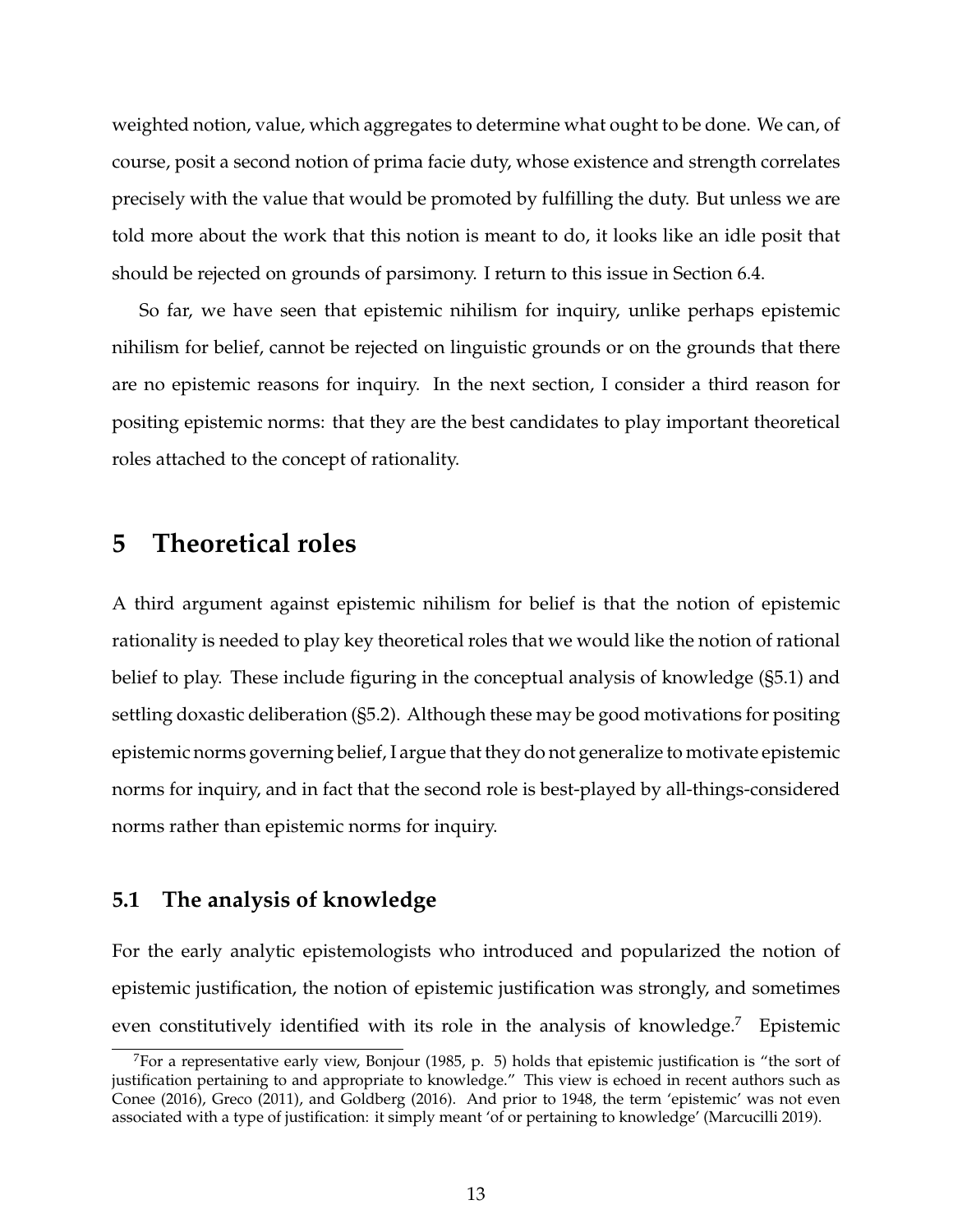justification was needed to play the role of the  $\mathcal{I}'$  in the JTB + X analysis of knowledge. Although some contemporary epistemologists, including many knowledge-firsters, have soured on this project (Kelp forthcoming; Williamson 2000), a considerable fraction of epistemologists would like to make room for the traditional analysis of knowledge.

If epistemic justification is meant to play its familiar role in the analysis of knowledge, then most plausible moral, prudential or all-things-considered notions of epistemic justification will be nonstarters. The reason is that these accounts generate the wrong kinds of pragmatic encroachment on knowledge. They say that beliefs can be justified, in the sense that counts towards knowledge, because it is valuable to be in a belief state itself. For example, a Pascalian belief that God exists might be justified as a safe ticket to heaven.

Now some philosophers do accept other patterns of pragmatic encroachment on knowledge. For example, practical stakes might raise the level of evidence needed for beliefs to be candidates for knowledge (DeRose 2009; Fantl and McGrath 2009). But I know of few philosophers who think that beliefs can be candidates for knowledge on the basis of the practical or all-things-considered utility of occupying a belief state itself as a means to achieving other goals.<sup>8</sup> A Pascalian true belief does not become a better candidate for knowledge if it turns out that the belief greatly improves your odds of reaching heaven.

Insofar as we want the notion of epistemic justification to play its traditional role in the analysis of knowledge, many philosophers have thought that we have good reason to posit a novel notion of epistemic justification because it is the best candidate to play this role.<sup>9</sup> This is, for philosophers interested in the analysis of knowledge, a compelling reason to reject epistemic nihilism for belief. But this argument does not give us any direct reason to reject epistemic nihilism for inquiry, since knowledge is a status which attaches to beliefs rather than inquiries. We saw in Section 2 that the mere observation that inquiries can alter important epistemic statuses of belief, such as justification and

<sup>8</sup>Here Alston (1978, p. 277) is typical: "what counts towards *S*'s knowing that *p* is not that he is morally, prudentially, or legally justified in believing that *p*, but rather that his belief that *p* satisfies some specifically epistemic standards, standards that have to do with a kind of excellence that is appropriate to the quest for knowledge."

 $^9$ Indeed, this argument was first made by Firth (1956) himself.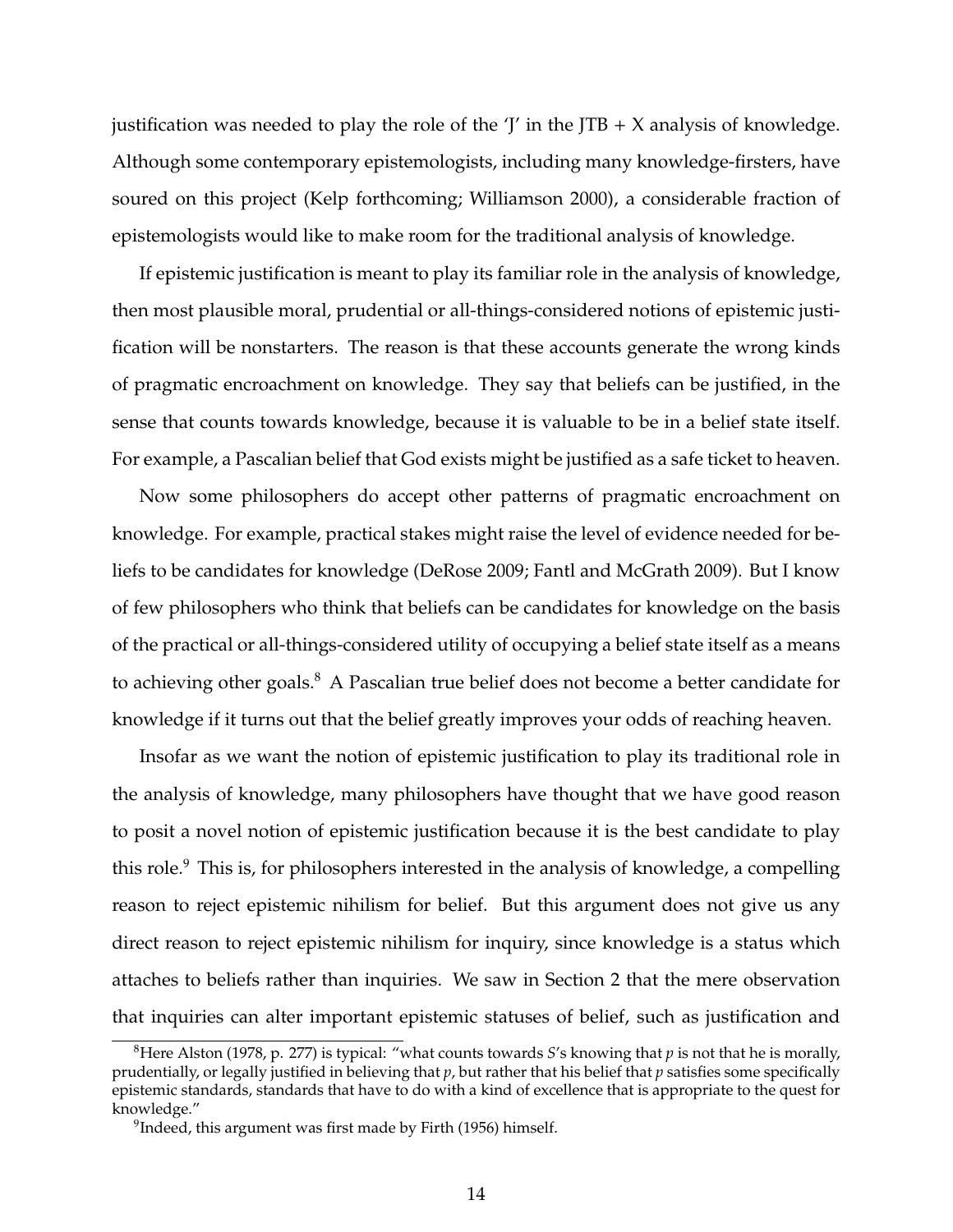knowledge, does not yet force us to posit a derivative class of epistemic duties for inquiry.

So far we have seen that there is one theoretical role, figuring in the analysis of knowledge, which tells against epistemic nihilism for belief but not against epistemic nihilism for inquiry. Next, I argue that there is at least one prominent theoretical role which tells against epistemic nihilism for belief, but *in favor* of epistemic nihilism for inquiry.

#### **5.2 Settling deliberation**

There is a robust tradition in epistemology which links the rationality of belief to the conditions under which doxastic deliberation is properly settled (Kelly 2002; Shah 2003; Williams 1973). Here is a pared-down version of that tradition that many epistemologists would accept.

We can pose to ourselves the *deliberative question* of whether to believe that *p*. This question is settled by the factual question of whether *p*. And the factual question of whether *p* is settled by evidence for and against *p*. Now you might think that an important theoretical role for rational belief is to track the conditions under which the deliberative question of whether to believe *p* is properly settled. If that is right, then two consequences follow. First, we have good reason to posit a distinctively epistemic type of rationality that is responsive only to evidence, since evidence is what settles the deliberative question of whether to believe that *p*. Second, we have some evidence against other non-epistemic notions of rational belief, insofar as they do not track the considerations which settle the deliberative question.

This argument may well support the existence of epistemic norms for belief, but if anything it tells against the existence of epistemic norms for inquiry. We can also pose the deliberative question of whether or how to inquire into some question *Q*. Yet this deliberative question is not settled by the *epistemic question* of how we have most epistemic reason to inquire, but rather by the *all-things-considered question* of how we have most all-things-considered reason to inquire. There are two ways to see that the all-things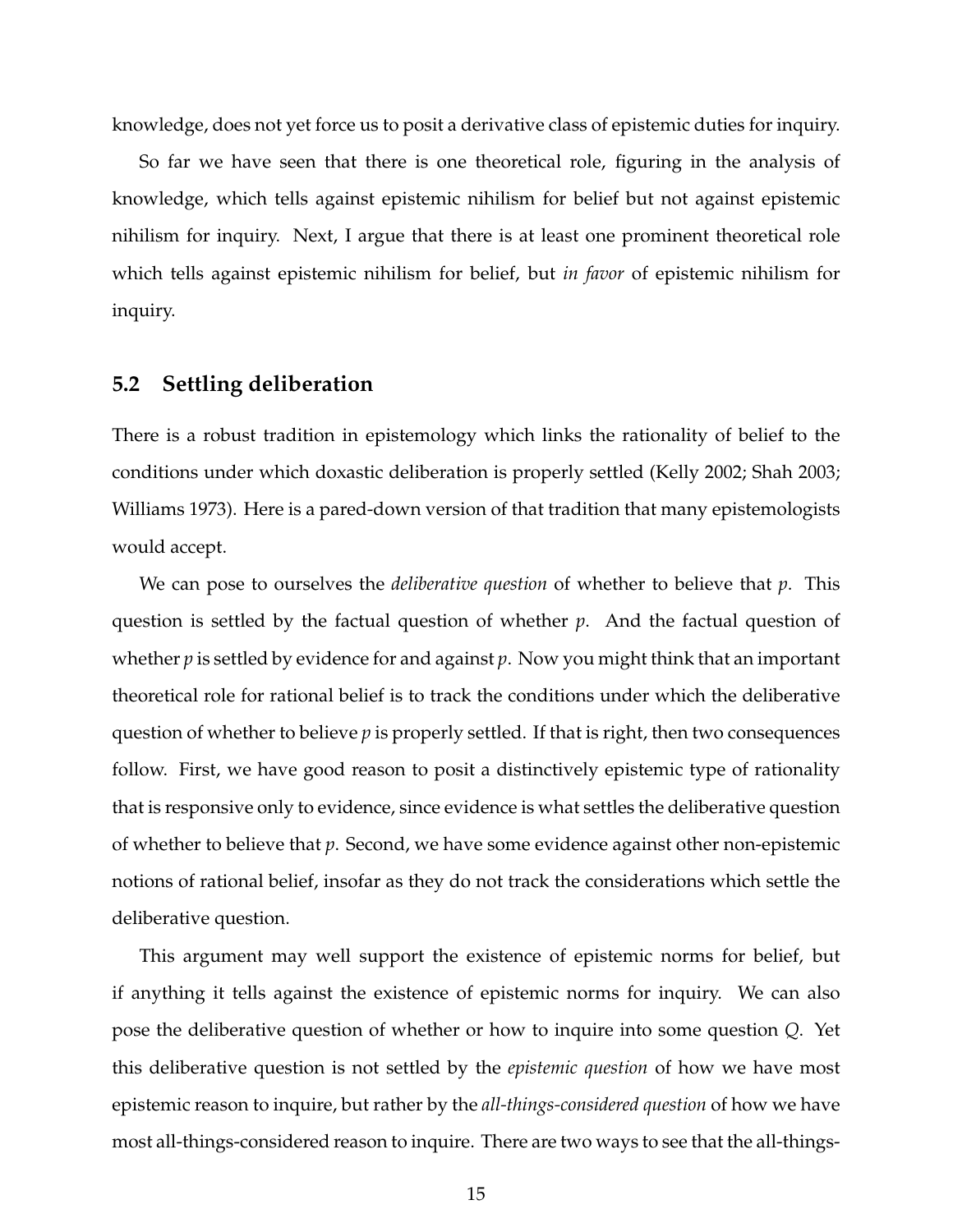considered question, rather than the epistemic question, settles the deliberative questions of whether and how to inquire.

First, many philosophers accept a Humean theory of motivation on which agents cannot be moved to act without the presence of desire or another conative state. A Humean theory predicts that the mere fact that some inquiry conduces to epistemic goods such as truth, knowledge and understanding will be insufficient to settle the deliberative question by moving us to inquire. If we have no desires, anxieties, curiosities or other partially-conative states caught up in the inquiries at hand, we may refuse to engage in inquiries while recognizing that we have most epistemic reason to do so.<sup>10</sup>

Consider an example due to Kelly (2003). I approach you at the ticket counter offering cost-free evidence in the form of movie spoilers. Epistemically speaking you have only truth to gain from accepting my offer, and truth to lose if you refuse. Yet you will likely refuse my offer, because movie spoilers are truths you desire not to learn. And if you have no desire for some epistemic good such as a true belief about the ending of a movie, then learning that you could achieve this good through inquiry will not settle the deliberative question in favor of inquiring.

Second, we can see that the deliberative question for inquiry is settled in an all-thingsconsidered manner by reflecting on intuitions about proper settling. Suppose you are reading a philosophical book when you observe smoke coming from the kitchen. I submit that you both will and should put down your book to investigate the smoking kitchen. Now we can imagine ways of filling out the story on which you would learn more or weightier truths by investigating the smoke, but also continuations on which you stand to gain more truth, knowledge, understanding and other intellectual goods by continuing to read. The point here is that our judgments about what does, and should settle you in favor of investigating the smoking kitchen rather than the book in such cases are not only, or perhaps not even primarily sensitive to these epistemic questions. They track something

 $10$ Would matters change if we took Peirce (1877) to show that the recognition of doubt grounds a type of anxiety which pushes towards the resolution of doubt? Not obviously, for we could still hold that these anxieties are often too weak to be motivationally decisive. For illustration, see the example by Kelly in the next paragraph and also Hertwig and Engel (2021).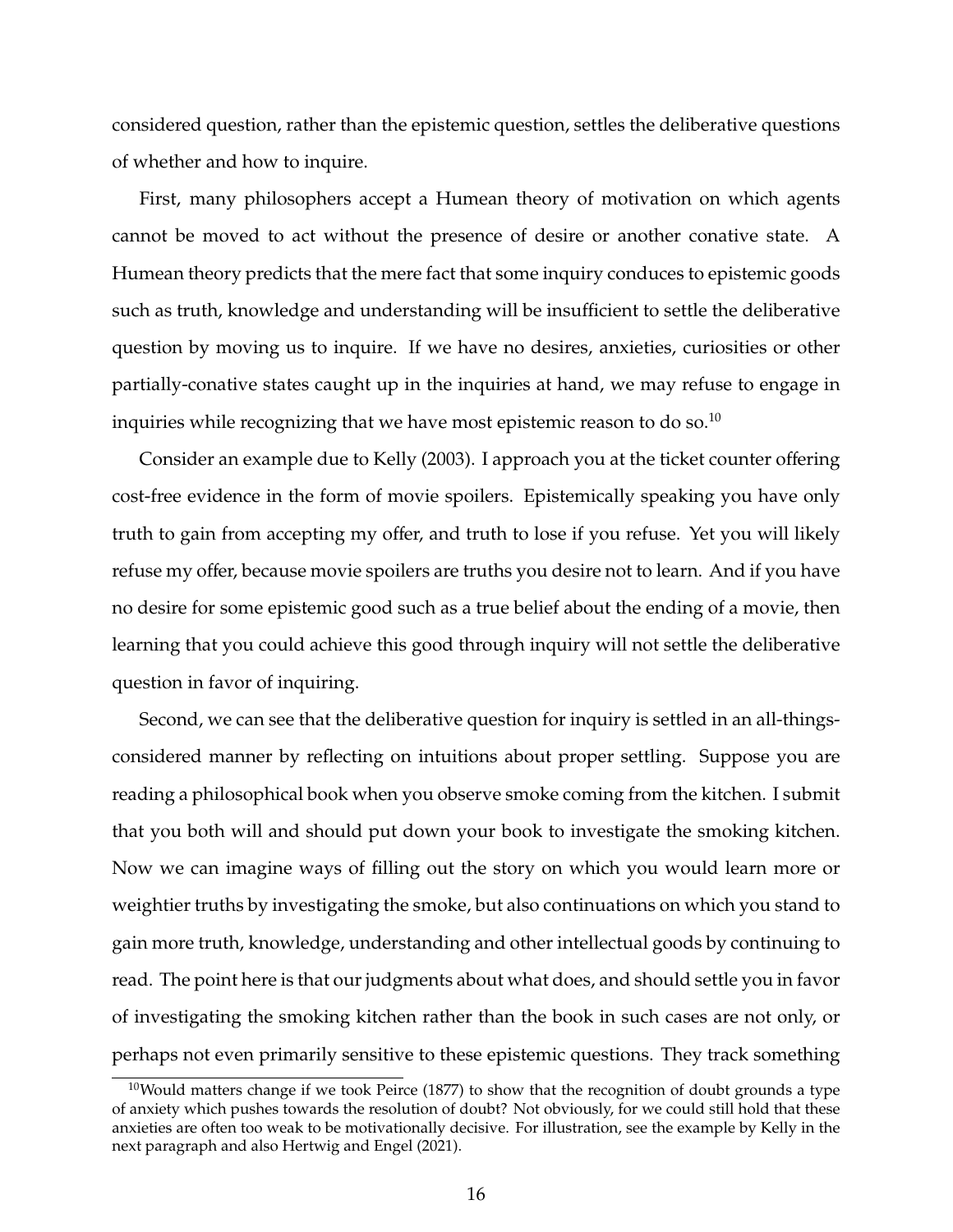more like the all-things-considered question of what you have most reason to do, and in this case that is dominated by practical considerations, such as the need to prevent your house from burning down.

Hence insofar as rationality is meant to track what settles the deliberative question of whether or how to inquire, it is an all-things-considered rather than an epistemic reading of rational inquiry that we are after. Together with our earlier discussion of knowledge, this suggests that thinking about theoretical roles for rationality does not clearly support the existence of epistemic norms for inquiry. Some roles, such as the analysis of knowledge, apply only to belief and not inquiry, whereas others, such as settling deliberation, may support a non-epistemic reading of norms of inquiry. Of course, the defender of epistemic norms for inquiry is always free to identify new theoretical roles which epistemic norms are needed to play. The upshot of this section is then an open invitation to describe these roles and to explain why epistemic norms are needed to play them.

## **6 Objections and replies**

So far, I have defended epistemic nihilism for inquiry: the view that there are no epistemic norms of inquiry. My strategy was to examine motivations for rejecting epistemic nihilism about belief and ask whether these motivations also tell against epistemic nihilism for inquiry. I considered the argument from non-existence that there are no non-epistemic reasons for belief; the linguistic argument that an epistemic reading is needed to capture much of our ordinary epistemic talk; and the argument from theoretical roles that an epistemic reading is needed to play key theoretical roles associated with rationality. In each case, I argued, these motivations do not generalize to support the existence of epistemic norms for inquiry, and in many cases they tell against it. Non-epistemic reasons for belief exist. Many of the same locutions that naturally take an epistemic reading when applied to belief take a natural non-epistemic reading when applied to inquiry. And the theoretical roles used to motivate an epistemic reading of rational belief either do not apply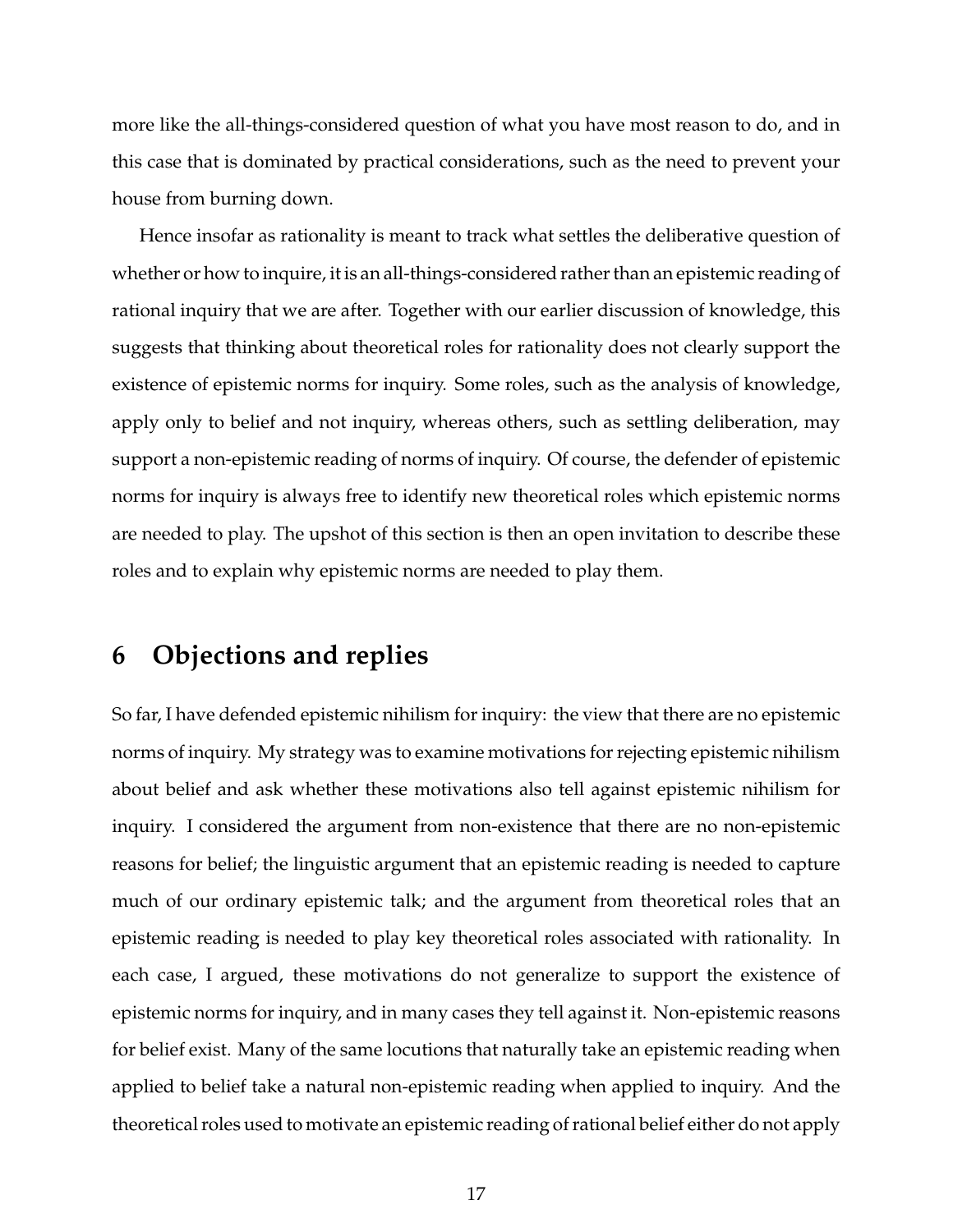to inquiry, or motivate an all-things-considered notion of rational inquiry. These findings together put pressure on the existence of epistemic norms for inquiry and suggest that epistemic norms for inquiry may be an overgeneralization on what are otherwise strong motivations for positing epistemic norms of belief.

In this section, I consider and respond to four objections that can be raised to epistemic nihilism for inquiry.

### **6.1 All norms of inquiry are epistemic**

The epistemic nihilist holds that no norms of inquiry are epistemic norms. Jane Friedman has recently defended a *unity view* on which all norms of inquiry are epistemic, including seemingly pragmatic or instrumental norms (Friedman forthcoming). If the upshot of Sections 3-5 is simply that we have no grounds to posit a distinction between epistemic and non-epistemic norms of inquiry, then why not take this to favor the unity view over nihilism?

I don't want to exaggerate the difference between nihilism and the unity view. In particular, nihilists are motivated by many of the same thoughts as unity theorists: a desire to make room for recently-proposed norms of inquiry within epistemology; the need to avoid a temporally parochial epistemology of the present moment; and a recognition of the practical importance of inquiry within our lives. At the same time, I think that nihilism has three advantages over the unity view.

First, several theorists have raised problems for the unity view and questioned whether these data are sufficient to motivate it (Steglich-Petersen forthcoming; Thorstad forthcoming). It can be fruitful to explore alternative views which are not subject to the same objections.

Second, the unity view is revisionary in its broad conception of what counts as an epistemic norm. The unity view asks us to accept that pragmatic, instrumentalist, and all-things-considered norms can be epistemic norms. By contrast, epistemic nihilism for inquiry allows us to maintain the traditional separation between epistemic, instrumental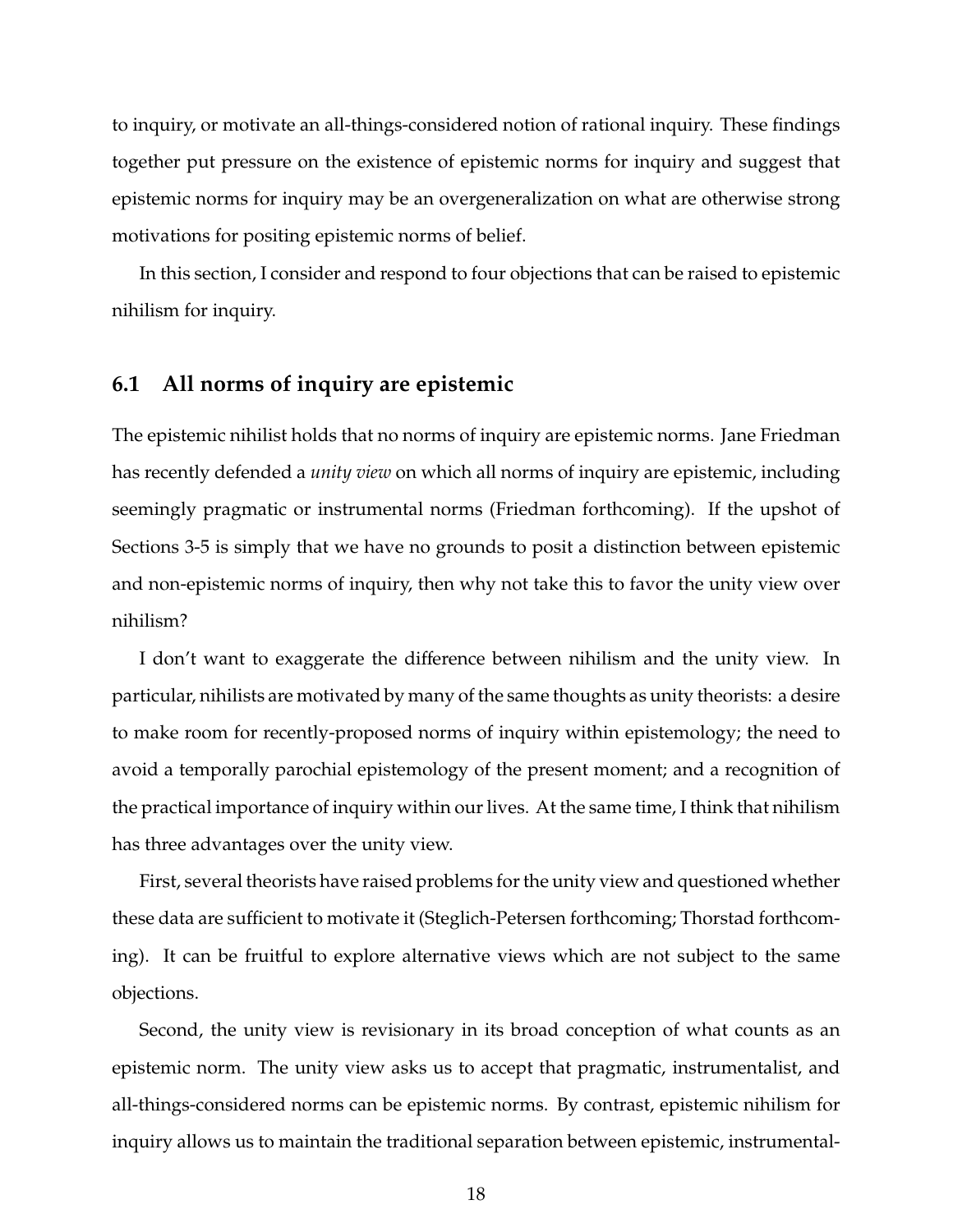ist, and all-things-considered norms. Blurring the lines between these classes of norms can have downstream revisionary implications, since many of the motivations Friedman cites for the unity view could equally well be cited by discontented instrumentalists theorizing about belief.<sup>11</sup> Indeed, Friedman thinks there is a good chance that her view will refute evidentialism and other popular norms governing belief (Friedman 2019b, forthcoming).

Finally, nihilism says something stronger than the unity view: purported epistemic norms of inquiry like HJ are false. By contrast, the unity view makes room for the weaker claim that traditional epistemic norms of inquiry are true alongside traditionally nonepistemic norms of inquiry such as ZIP. If the nihilist is right that we have no strong motivation for positing such norms and some motivation for not positing them, then we should avoid positing new normative claims without necessity and adopt nihilism in favor of the unity view.

## **6.2 A terminological matter?**

In conversation, it is often put to me that epistemic nihilism about inquiry is a mere terminological matter. We can use the word 'epistemic' to pick out narrow classes of norms, focused on truth, knowledge or evidence. But we can also use it to pick out broad classes of norms, including instrumentalist or all-things-considered norms. And there is really nothing to argue about here, since we can use terms however we see fit.

Now I am not sure if our dispute is terminological. I do not see myself as proposing an expanded conception of epistemic norms, but rather denying that there are any epistemic norms governing inquiry. But even if you disagree, this dispute is certainly not a *mere* terminological dispute in any sense that would render the debate uninteresting or unimportant. Since the mid-1950s, the notion of epistemic normativity has structured research in epistemology, exerting a strong influence on the questions considered to be worth addressing as well as the types of normative considerations that can be brought to bear on

 $11$ Indeed, this discussion has already been used to motivate an instrumentalist unification of belief and inquiry (Steglich-Petersen forthcoming).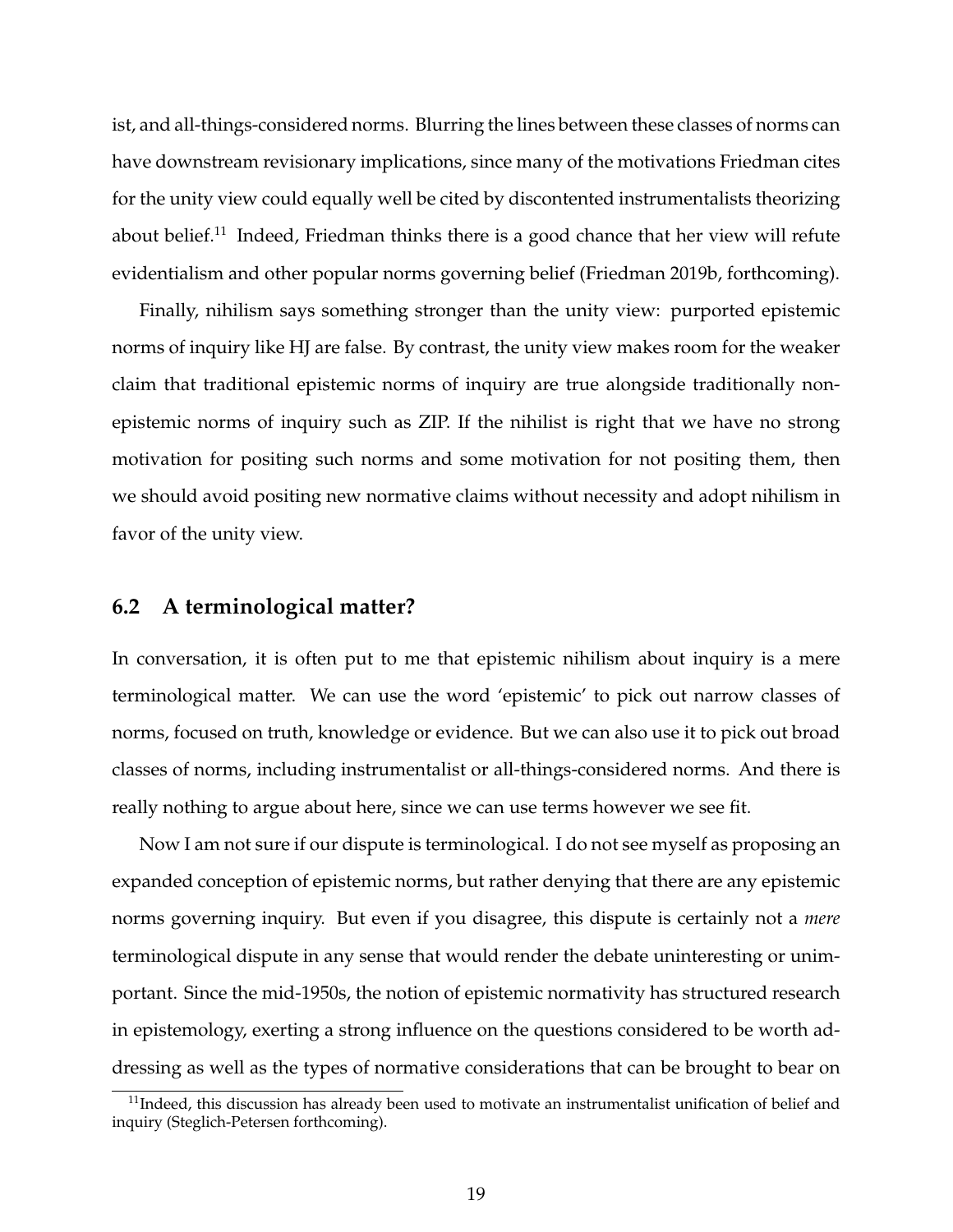them.<sup>12</sup> It is of primary importance that we settle on the most interesting, joint-carving normative questions to ask, or else we risk going wrong by asking the wrong questions.

Consider, for example, Kristie Dotson's (2018; 2019) critique of normative epistemology. Dotson has urged that our prevailing epistemic practices serve to suppress black rage at state-sanctioned violence, casting skepticism about the official narrative as unjustified and unreasonable (Dotson 2018). As theorists, we could react to such a criticism in two ways. On the one hand, we could take it to put pressure on existing accounts of rational belief and inquiry. On the other hand, we could dig in our heels and reply that, while interesting, the tendency of epistemic norms to countenance state-sanctioned violence is simply not the sort of thing that could count for or against a system of epistemic norms. The result of this second strategy would be that Dotson's critique, even if true, can be entirely ignored by epistemologists.

However you stand on this debate, I hope it is clear that the debate between Dotson and her opponents is not a mere terminological matter in any sense that would make the debate uninteresting and unimportant. It is of paramount importance that we decide the sorts of normative considerations that we take to be relevant to the most central and joint-carving questions in epistemology. And whatever we say about the norms governing belief, I must confess that in the case of rational inquiry I feel significant pressure to side with Dotson. For example, Dotson (2018) urges that many of us have a strong duty to gather evidence about the nature and causes of systemic injustice in order to better contextualize black rage against state-sanctioned violence. I think this claim is quite correct, and that it is important to develop and prioritize notions of rational inquiry that will ground such claims.

<sup>&</sup>lt;sup>12</sup>So for example, a recent paper by David Christensen (forthcoming) characterizes the traditional view as follows: "Epistemic rationality or justification ... has been seen as in some sense aimed at truth, and the proper subject for epistemology. Pragmatic justification or rationality . . . has been seen as outside the purview of epistemology."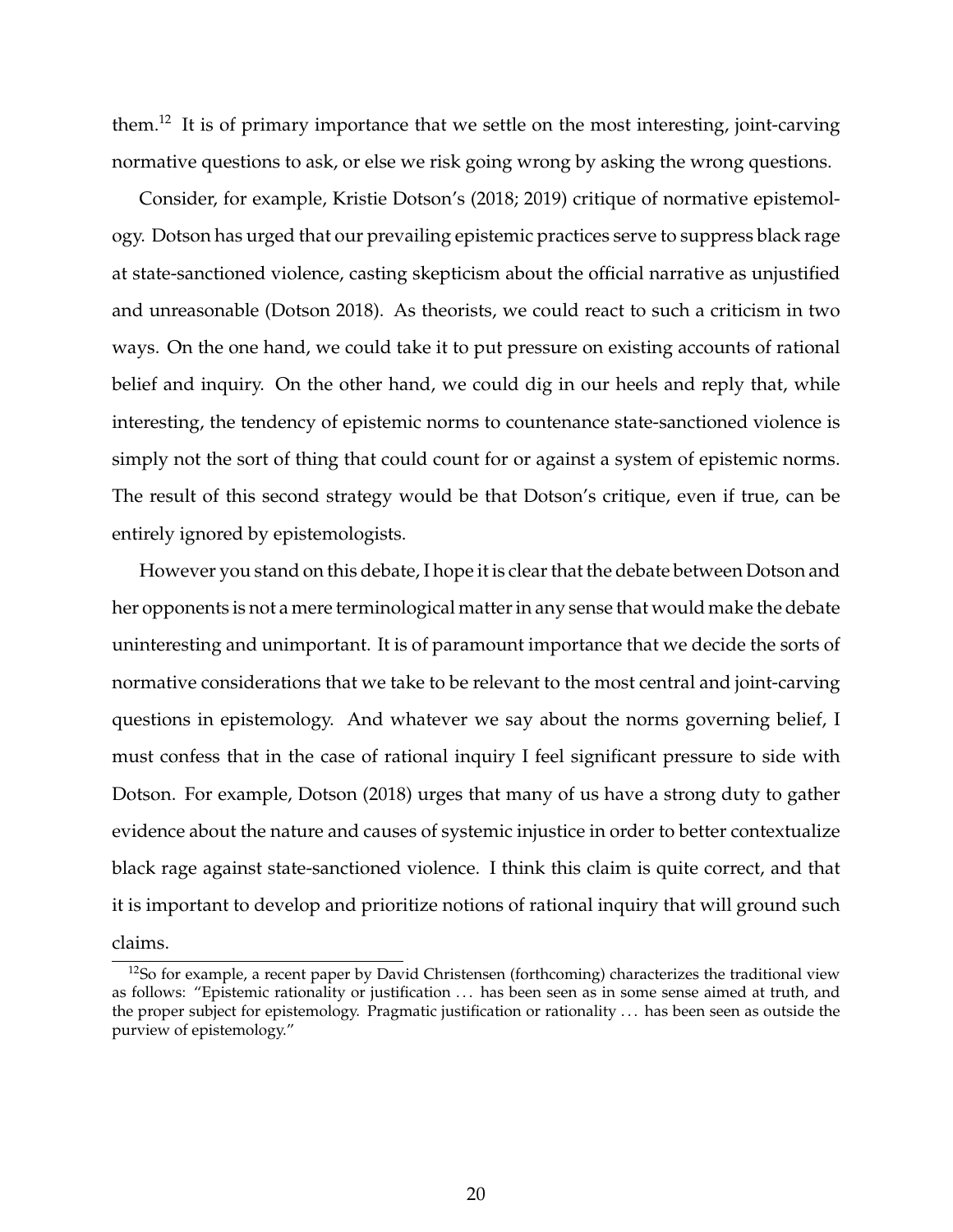#### **6.3 Grounds for positing epistemic norms**

There is, to my knowledge, one extended argument in the recent literature for positing epistemic norms governing inquiry. This argument is due to Jane Friedman (forthcoming), in her defense of the unity view. That argument has a negative component and a positive component.

We have already met the negative component of Friedman's argument, which cites factors such as the need to avoid a temporally parochial epistemology of the present moment and the need to make room for instrumentalists, pragmatists and other nonevidentialist approaches within epistemology. As we have seen, these motivations are compatible with epistemic nihilism for inquiry. After all, the epistemic nihilist also thinks that epistemologists should study norms governing the temporally extended process of inquiry, and the nihilist makes room for non-evidentialist approaches to the study of zetetic norms. She simply denies that zetetic norms are epistemic norms.

On my best reading, the positive component of Friedman's argument gives three reasons why zetetic norms should be regarded as epistemic norms:

**(Govern Inquiry)** Zetetic norms govern the process of inquiry.

**(Rational Pursuit)** Zetetic norms are norms that rational subjects in pursuit of knowledge, understanding, or comprehension will follow.

**(Promotion)** Conformity to zetetic norms promotes the acquisition of knowledge, understanding or comprehension.

This argument is made in three passages (Friedman forthcoming, p. 5, pp. 10-11, p.26), focusing on the Zetetic Instrumental Principle (ZIP) introduced in Section 1. I have reproduced and annotated one such passage below to support my reading of Friedman's argument.

I think that ZIP has a good claim to being an epistemic norm . . . **(Govern Inquiry)** ZIP is a norm that speaks to how we should inquire. **(Promotion)**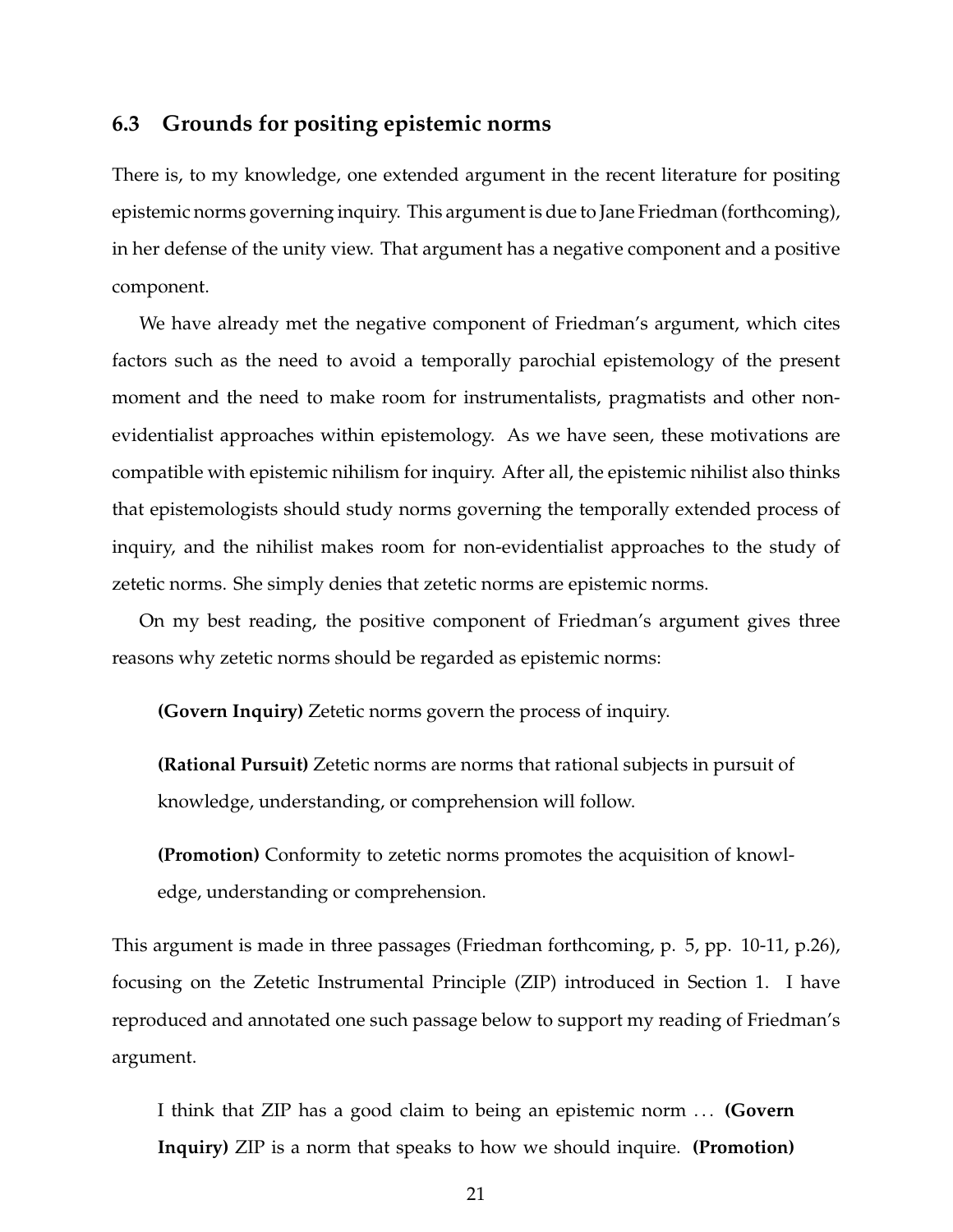Whether or not we conform to ZIP is highly relevant to whether or not we come to know what we want to know and whether or not we succeed in understanding what we want to understand, and not merely in some superficial sense. **(Rational Pursuit)** ZIP tells us how to proceed when we want to come to know or understanding something. This counts in favor of thinking of ZIP as epistemic. ZIP is a norm that a rational subject trying to know more and understand better will conform to. (Friedman forthcoming, pp. 10-11).

If this is the correct reading of Friedman's argument, then how should an epistemic nihilist respond?

I don't think that Govern Inquiry will be convincing to those not already persuaded that zetetic norms are epistemic norms. Rational Pursuit would certainly be persuasive, but we need an independent argument for Rational Pursuit. On the most natural reading, Friedman accepts Rational Pursuit on the basis of Promotion: rational agents in pursuit of intellectually valuable states such as knowledge and understanding will follow zetetic norms because conformity to zetetic norms promotes intellectual value.<sup>13</sup>

Now while some epistemologists do take claims such as Promotion to be decisive evidence that a norm is epistemic, many others have wanted to push back here. Consider:

**(Sandwich Norm)** If you are inquiring for many hours, you ought to pause and eat a sandwich.

We might defend Sandwich Norm's status as an epistemic norm by citing Promotion: eating a sandwich will help you to efficiently pursue truth and knowledge. But many epistemologists have thought that this causal fact alone is insufficient to make Sandwich Norm a genuine epistemic norm.<sup>14</sup>

What is it issue in this discussion is whether the fact that engaging in some activity would promote epistemic value grounds an epistemic requirement to engage in that

 $13$ This reading dovetails nicely with (Friedman 2019b).

 $14$ This discussion was popularized by Nomy Arpaly (2017), who attributes it to Sophie Horowitz.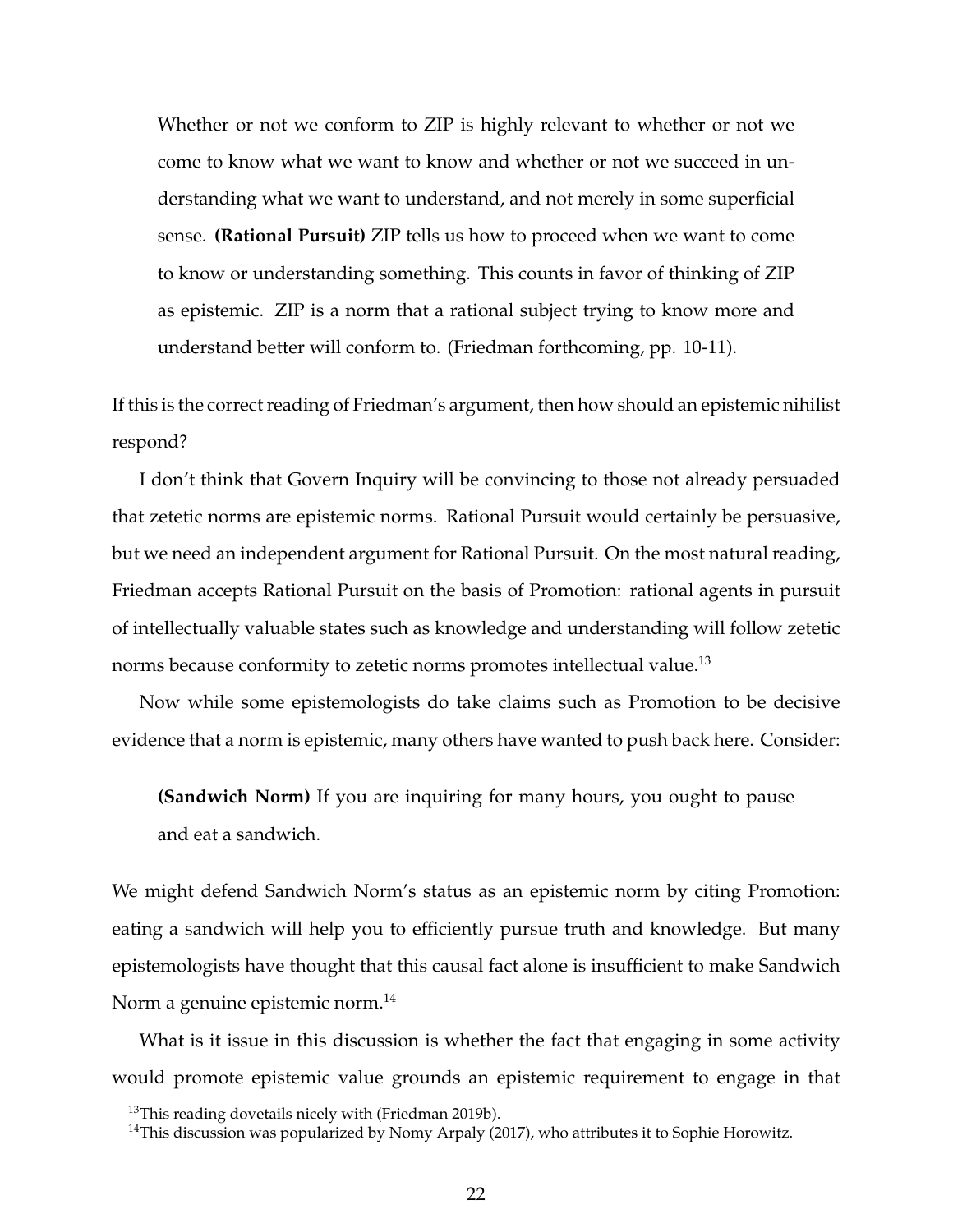activity. As it happens, there is one approach to epistemic normativity which says exactly this. I discuss this approach below, since it can ground an independently motivated objection to epistemic nihilism for inquiry.

#### **6.4 Existence is cheap, importance is expensive**

A final objection is that on some ways of thinking about our normative obligations, the bare existence of epistemic norms is cheap. For example, consider a strong value-based approach to normativity on which for any value *V* and any activity *A* which can promote *V*, we have a *V*-type duty to engage in *A* in a way that best promotes *V*. <sup>15</sup> On this account, we have epistemic duties to inquire in the ways that best promote epistemic value. We also have epistemic duties to sumo wrestle in the ways that best promote epistemic value, gustatory duties to inquire in the ways that best conduce to delectable culinary experiences, and epistemic duties to pause inquiry and eat a less delectable sandwich. If this is right, then it makes little sense to deny that there are epistemic norms of inquiry so long as we can identify a distinctively epistemic type of value that inquiry promotes.

A risk of this strategy is that it threatens to over-generate duties. As we have seen, it generates not only epistemic duties to inquire, but also gustatory duties to inquire and epistemic duties to sumo wrestle and eat sandwiches. Even if there is, perhaps, some thin sense in which these duties exist and are on a par, this is not the sense that epistemologists have usually been interested in.

When we initially posited epistemic duties governing belief, we argued that these duties had important work to do. We argued that there must be epistemic duties for belief because there are no non-epistemic reasons for belief; that epistemic duties are needed to explain key features of our normative thought and talk; and that epistemic duties play key theoretical roles such as settling inquiry and figuring in the conceptual analysis of knowledge. This allowed us to claim that epistemic duties exist in a thick and highly

 $15$ This approach could be grounded in views by Foley (1987), Friedman (2019b) and recent work on epistemic consequentialism, although many of these authors may have intended a weaker reading of the value-based approach.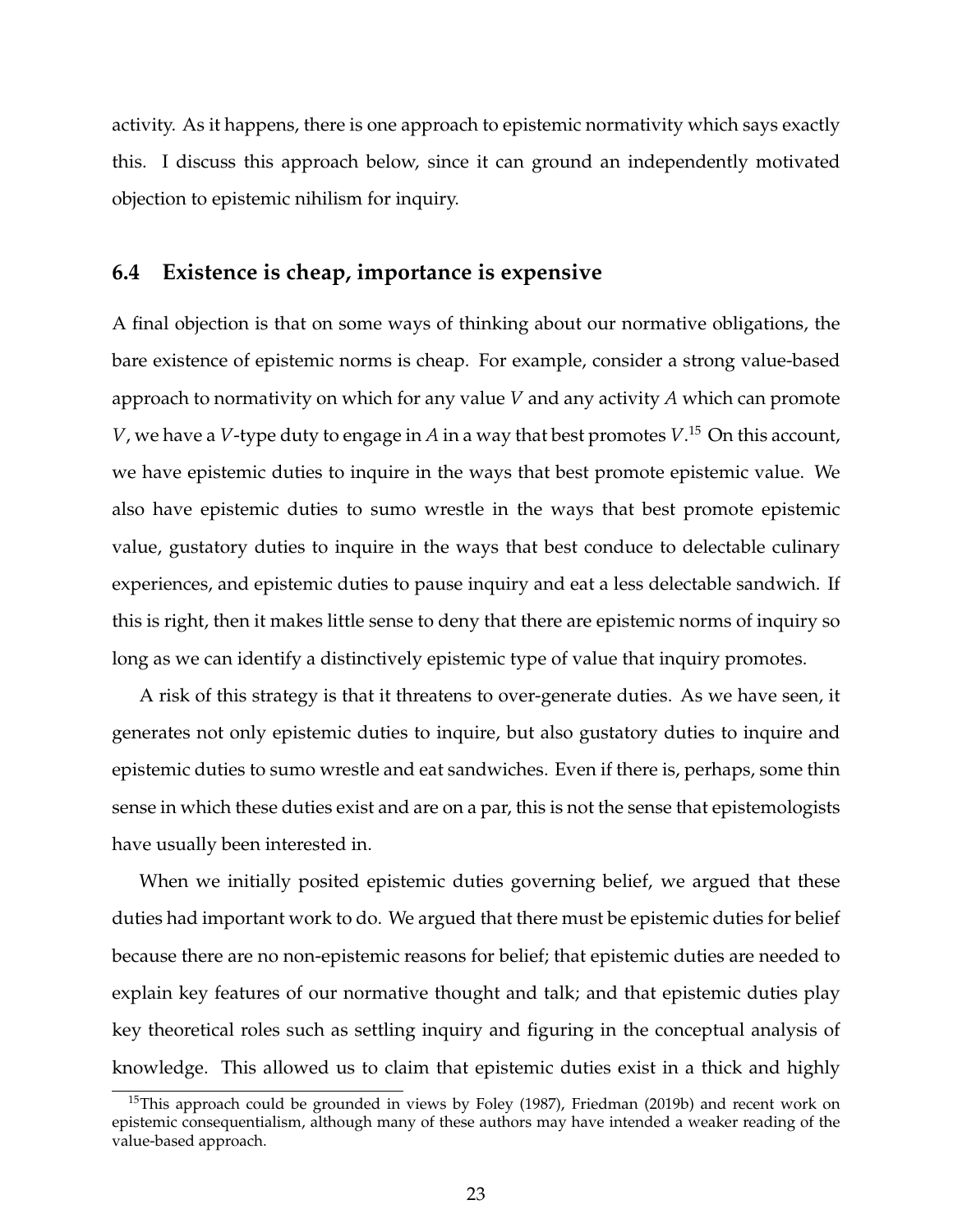nontrivial sense.

If epistemic duties for inquiry are to be thicker than gustatory duties for inquiry, we need to be given a story which thickens them, for example by showing how they figure in our ordinary evaluative practices, or play important theoretical roles associated with rationality. The purpose of Sections 3-5 is to show that the same ways in which epistemic duties for belief were thickened will not serve to put much flesh on the bones of epistemic duties for inquiry. So if thickening is called for, it must come from somewhere else.

If we do nothing to thicken the value-based notion of epistemic duties for inquiry, then this objection will not get the defender of epistemic norms of inquiry what she wants. Defenders of epistemic norms think not only that epistemic norms exist, but also that they are *important*. They want to motivate a research program which sets out and studies the epistemic norms governing inquiry, and perhaps even to put the brakes on competing all-things-considered normative programs. But so far, we have not seen any motivations for doing this, whereas by contrast we have seen several motivations for privileging the study of all-things-considered norms.

One way to read this paper is as an invitation to defenders of epistemic norms of inquiry to thicken those norms by explaining the roles that these norms play in our thought, our talk, and our lives. But this invitation cuts both ways, since I have as yet told only a partial story about the role and importance of non-epistemic norms for inquiry. It is time to remedy that. In the last section, I sketch a Gibbardian picture on which thinking how to inquire is thinking how to live, then use this picture to motivate a view on which norms of inquiry are all-things-considered norms governing action.

## **7 Thinking how to live**

Inquiry is an activity. It is something we do, like building a house or writing a book. For humans, inquiry is a central activity which guides other activities by showing us how to achieve our goals. It is through inquiry that we learn to build sturdy houses and write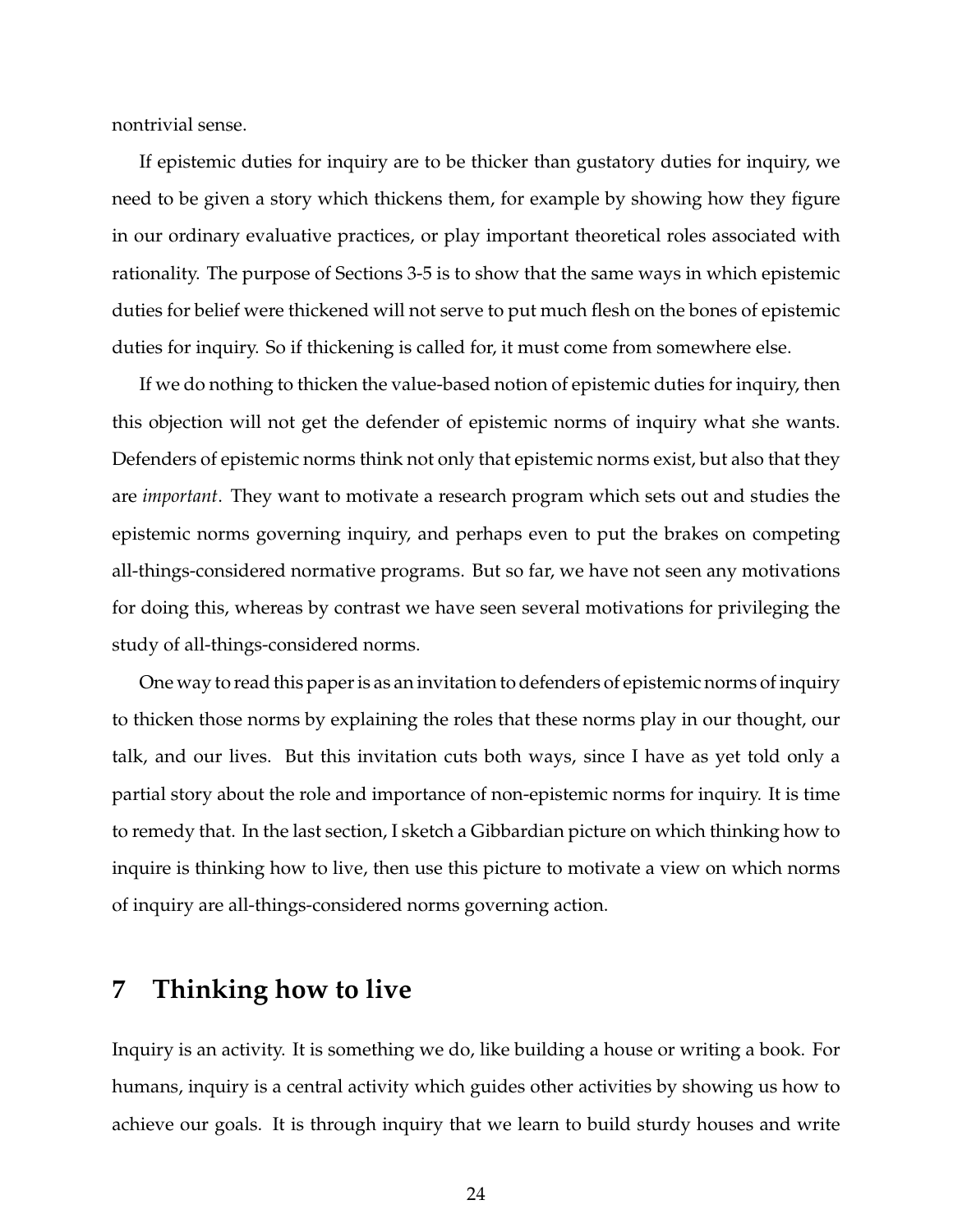good books. Our inquiries have profound effects on our lives and the lives of those around us. Through inquiry, we sent astronauts to the moon and became the dominant species on this planet.

Allan Gibbard taught us that thinking how to act is thinking how to live (Gibbard 2003).<sup>16</sup> The actions that we take determine the life that we will lead and the effects of our lives on the world around us. Nowhere is this truer than in inquiry, for our inquiries play a guiding role in almost everything that we do. Our inquiries determine whether we will obtain truth, knowledge and understanding, satisfy our curiosity and relieve doubt; but also shape whether we will be rich or poor, sick or healthy, and loved or unloved. Thinking how to inquire, like any other case of thinking how to act, involves considering all of these myriad consequences that our inquiries might have.

Consider the choices that an inquiring detective must make in investigating a murder. In *question-selection* she must decide whether to take the case, putting the question of who committed the crime onto her research agenda (Enqvist 2012; Olsson and Westlund 2006).

In *evidence gathering* she must decide how much evidence to gather, and from whom (Hall and Johnson 1998; Smith 2014). Does she interview most plausible witnesses, or only a few? Does she interview the victim's fiancé, or dismiss her as hysterical?

In *strategy selection* she must decide which reasoning strategies to use during inquiry (Lieder and Griffiths 2017; Marewski and Schooler 2011). Should she think fast, using quick and efficient heuristic rules, or think slow, using effortful non-heuristic rules?

Through *inter-activity tradeo*ff*s*, she must determine how to balance inquiry against the other activities in a rich and full life ([removed]). Does she spend her Friday nights working on the case, or go home and eat dinner with her family?

In *double-checking*, she must decide whether to double-check her conclusions before accusing a culprit (Friedman 2019a). Might she even be required to triple-check, given the magnitude of the accusation?

In *inquiry termination*, she must decide whether to halt inquiry after leads dry up,

<sup>&</sup>lt;sup>16</sup>To be clear, I take no stance on whether Gibbard himself would endorse the view that follows.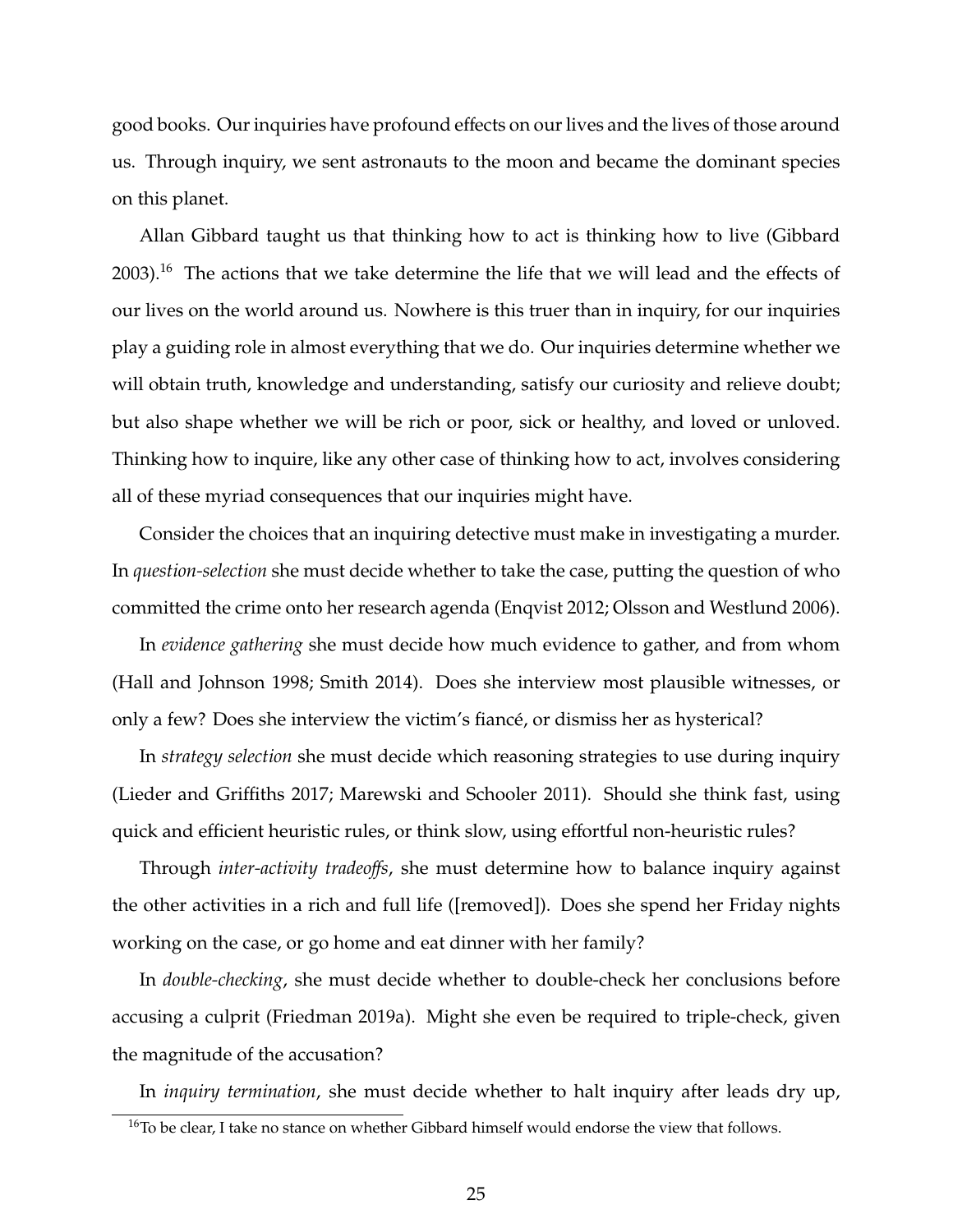perhaps turning the matter over to a judge, or if there is not enough evidence, closing inquiry without making a final judgment and letting the case grow cold.

In all of these questions, epistemic goals such as truth and knowledge are inextricably bound up with the non-epistemic context in which the detective's inquiry occurs. To determine whether the detective should take the case, we need to know not only whether she is curious about the outcome, but also that a murder trial is at stake. To see that unusually large amounts of evidence should be gathered; stringent double-checks should be made; and unusually demanding inference rules should be applied, we need to know not only how difficult it is to identify a suspect but also what will happen if the detective's inquiry fails. In confronting inter-activity tradeoffs, we need to know not just what her inquiry will bring but also what the effects of this inquiry will be on the detective's life at home. To see that the victim's fiance should be interviewed, we need to note not only that she is likely to have relevant information, but also that this inquiry occurs against a context in which women's testimony is often prejudicially dismissed, causing direct harm by failing to recognize women as knowers (Dotson 2011; Fricker 2007).

These remarks are not intended to marginalize traditionally epistemic considerations such as truth and knowledge, nor to suggest that rational inquiry often involves vices such as wishful thinking or slovenly reasoning meant to prevent us from discovering uncomfortable truths. If Clifford (1877) taught us anything, is it that sloppy inquiry often has devastating downstream consequences. Failing to test the seaworthiness of a ship can lead it to sink at sea. But even as we retain Clifford's epistemic lesson that some degree of evidence-gathering is often warranted, we should not neglect the broader lesson: that an inextricable part of what warrants inquiry is the effect that inquiry will have on our lives and the lives of those around us.

If thinking how to inquire is thinking how to live, then what types of consequences bear on how we ought to inquire? All of them. We can no more neglect the effects our inquiries will have on the world than we can neglect the effects that any other action will have. If thinking how to inquire is thinking how to live, then thinking how to inquire is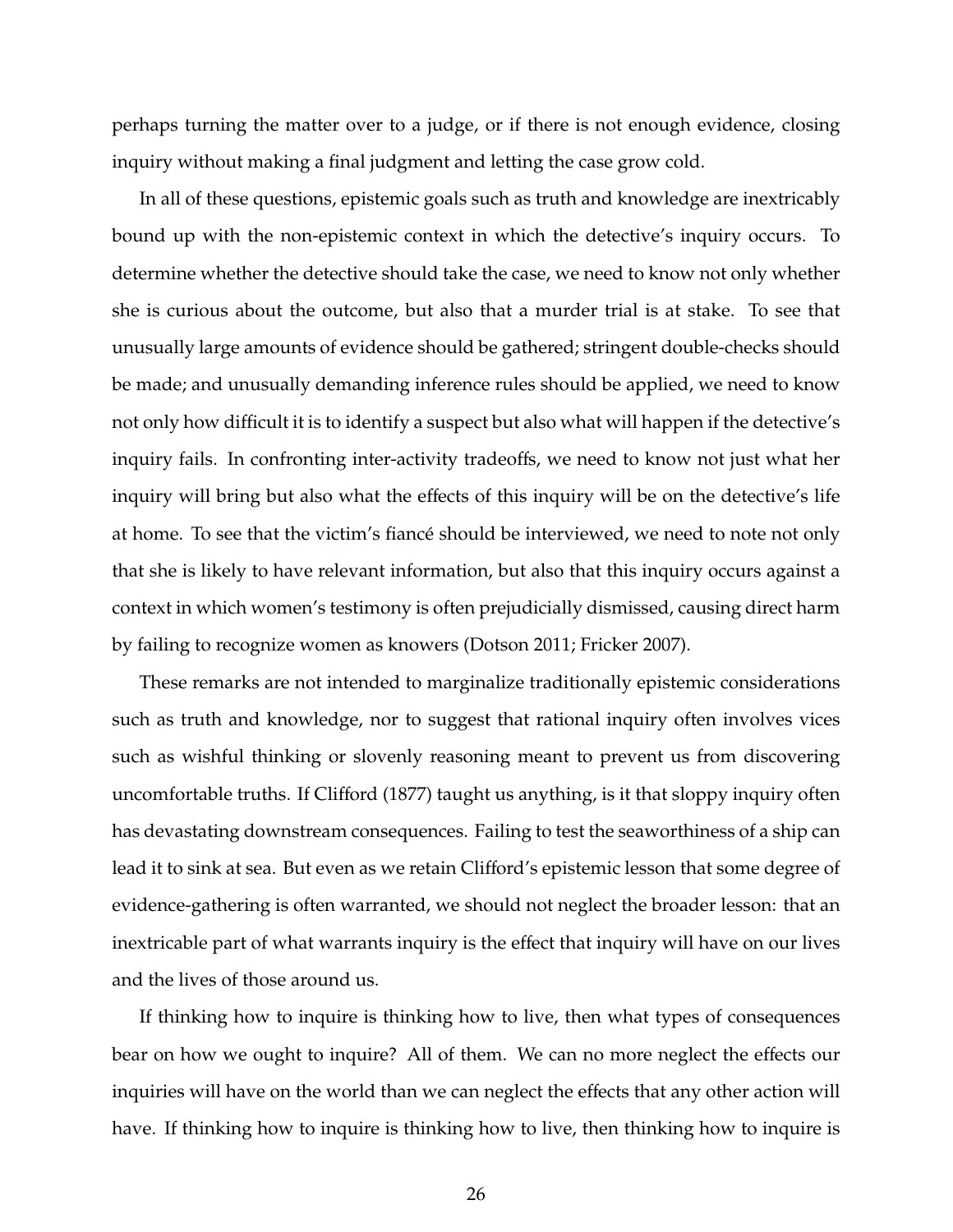an all-things-considered matter. There are many ways in which our inquiries affect the world, and all of them must be considered to determine how to inquire.

We can, if we wish, tell a very different story about the norms governing belief. On this story, all reasons for belief are epistemic reasons. Seeming non-epistemic reasons for belief are really non-epistemic reasons for actions such as inquiry. Epistemic evaluations of belief states play an important role in our ordinary language, and play important theoretical roles such as figuring in the analysis of knowledge and tracking the factors which settle doxastic deliberation.

But as we have seen, this story cannot be told about inquiry, any more than it can be told for any other activity such as building a house. And that is no accident. Thinking how to inquire is thinking how to act. Thinking how to act is thinking how to live. Thinking how to live is an all-things-considered matter.

## **References**

- Alston, William. 1978. "Meta-ethics and meta-epistemology." In Alvin Goldman and Jaegwon Kim (eds.), *Values and morals*, 275–297. D. Reidel.
- Arpaly, Nomy. 2017. "Epistemology and sandwiches." https://theviewfromtheowlsroost.com/2017/10/29/epistemology-and-sandwiches/.
- Baehr, Jason. 2009. "Evidentialism, vice, and virtue." *Philosophy and Phenomenological Research* 78:545–567.

BonJour, Lawrence. 1985. *The structure of empirical knowledge*. Harvard University Press.

- Chisholm, Roderick. 1956. "The concept of empirical evidence." *Journal of Philosophy* 53:722–731.
- Christensen, David. forthcoming. "The ineliminability of epistemic rationality." *Philosophy and Phenomenological Research* forthcoming.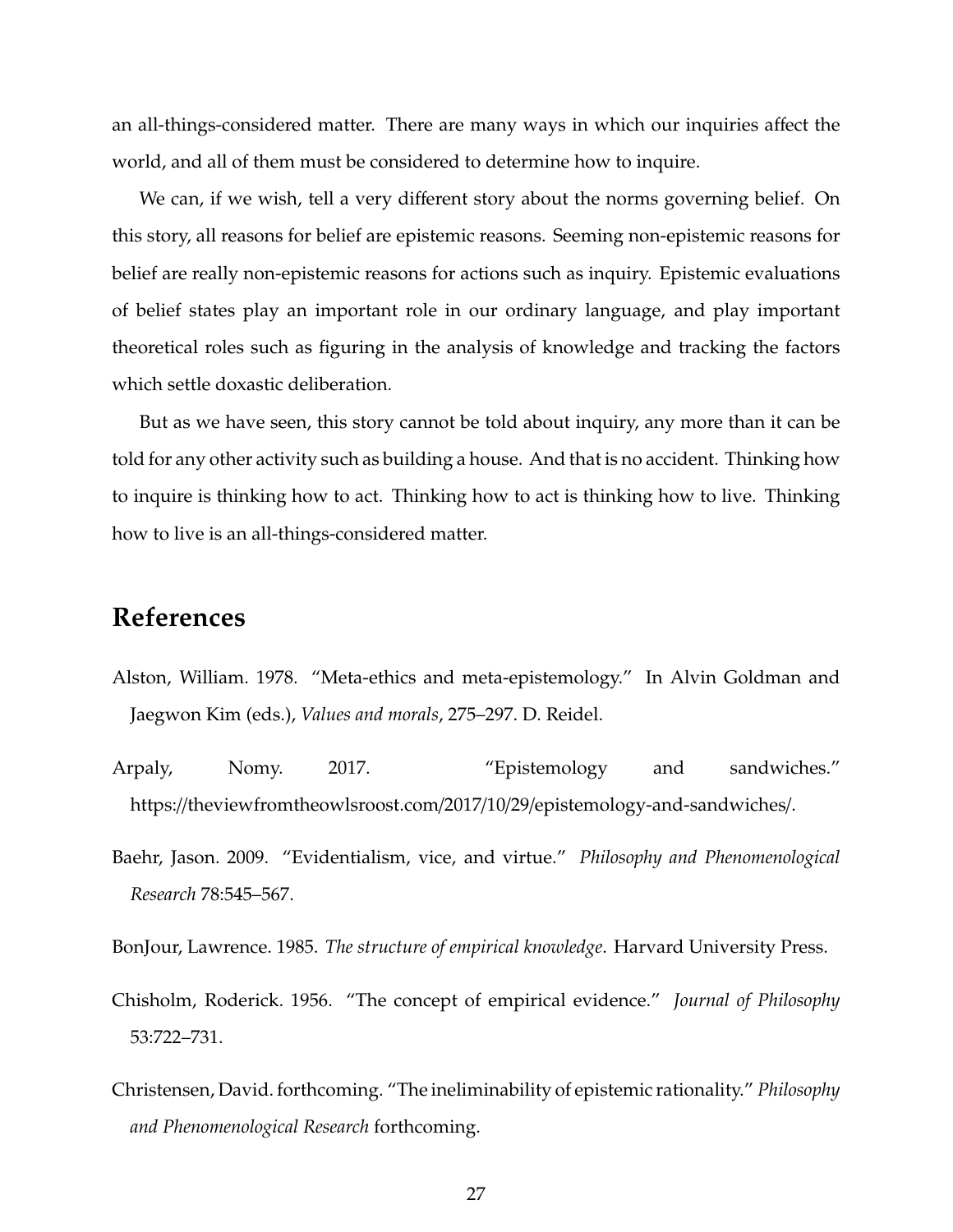Clifford, William. 1877. "The ethics of belief." *Contemporary Review* 29:283–309.

Cohen, Stewart. 2016a. "Replies to my commentators." *Inquiry* 59:906–22.

—. 2016b. "Theorizing about the epistemic." *Inquiry* 59:839–57.

Conee, Earl. 2016. "The epistemic." *Inquiry* 59:858–66.

DeRose, Keith. 2009. *The case for contextualism*. Oxford University Press.

- Dotson, Kristie. 2011. "Tracking epistemic violence, tracking practices of silencing." *Hypatia* 26:236–56.
- —. 2018. "Accumulating epistemic power: A problem with epistemology." *Philosophical Topics* 46:125–54.
- —. 2019. "Tales from an apostate." *Philosophical Issues* 29:69–83.
- Doughtery, Trent. 2014. "The ethics of belief is ethics (period): Reassigning responsibilism." In Jonathan Matheson and Rico Vitz (eds.), *The ethics of belief*, 146–68. Oxford University Press.
- Enqvist, Sebastian. 2012. "Interrogative belief revision based on epistemic strategies." *Studia Logica* 100:453–479.
- Fantl, Jeremy and McGrath, Matthew. 2009. *Knowledge in an uncertain world*. Oxford University Press.
- Feldman, Richard. 2002. "Epistemological duties." In PaulMoser (ed.), *The Oxford handbook of epistemology*, 362–383. Oxford University Press.

Firth, Roderick. 1956. "Ultimate evidence." *Journal of Philosophy* 53:732–739.

—. 1959. "Chisholm and the ethics of belief." *Philosophical Review* 68:493–506.

Foley, Richard. 1987. *The theory of epistemic rationality*. Harvard University Press.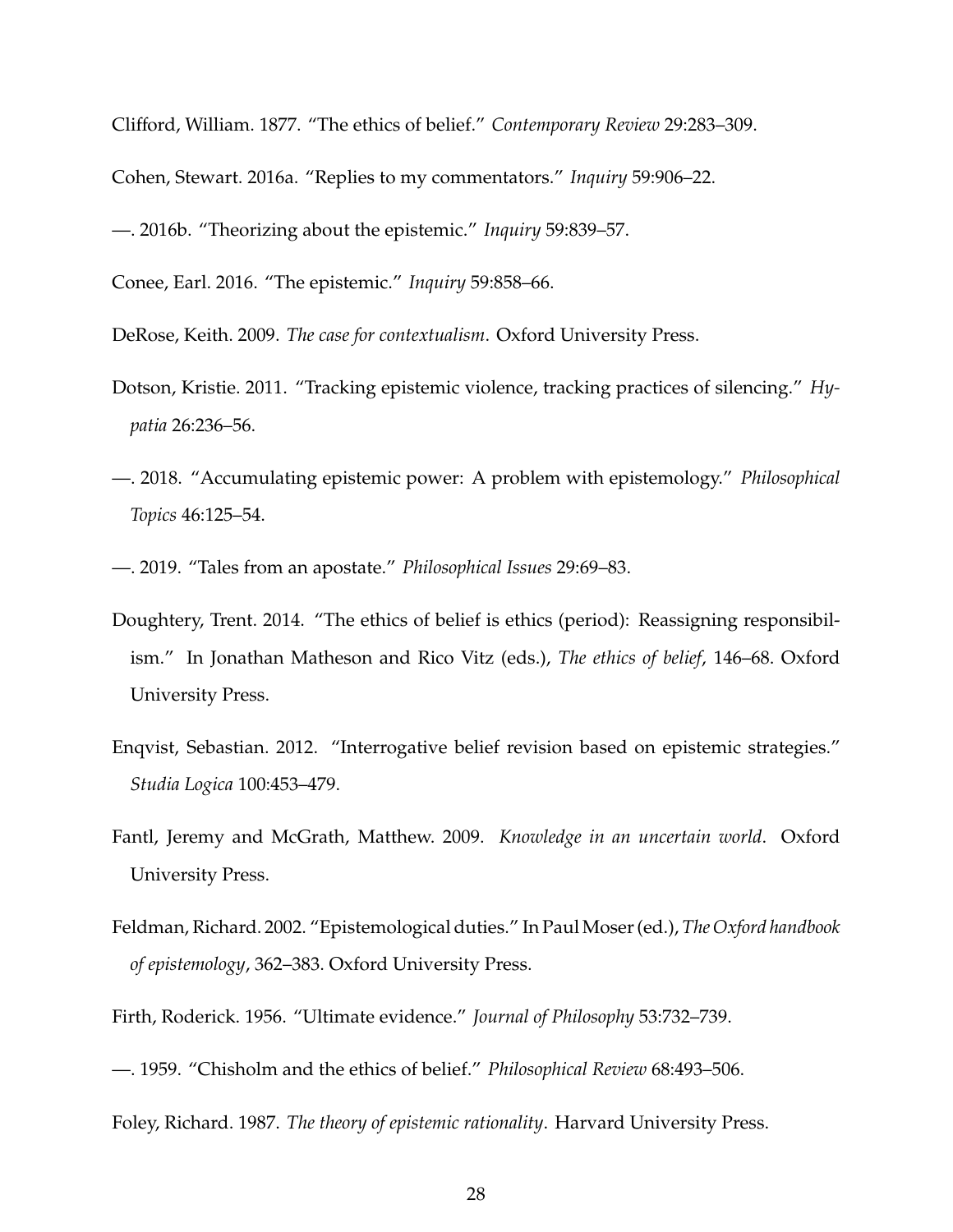Fricker, Miranda. 2007. *Epitsemic injustice*. Oxford University Press.

Friedman, Jane. 2017a. "Inquiry and belief." *Noûs* 53:296–315.

- —. 2017b. "Why suspend judging?" *Noûs* 51:302-326.
- —. 2018. "Junk beliefs and interest-driven epistemology." *Philosophy and Phenomenological Research* 97:568–583.
- —. 2019a. "Checking again." *Philosophical Issues* 29:84–96.
- —. 2019b. "Teleological epistemology." *Philosophical Studies* 176:673–691.
- —. forthcoming. "The epistemic and the zetetic." *Philosophical Review* forthcoming.

Gibbard, Allan. 2003. *Thinking how to live*. Harvard University Press.

- Goldberg, Sanford. 2016. "On the epistemic significance of evidence you should have had." *Episteme* 13:449–470.
- Greco, John. 2011. "Evidentialism about knowledge." In Trent Doughtery (ed.), *Evidentialism and its discontents*, 167–178. Oxford University Press.
- Hall, Richard and Johnson, Charles. 1998. "The epistemic duty to seek more evidence." *American Philosophical Quarterly* 35:129–139.

Harman, Gilbert. 1986. *Change in view*. MIT Press.

- —. 2004. "Practical aspects of theoretical reasoning." In Alfred R. Mele and Piers Rawling (eds.), *The Oxford handbook of rationality*, 45–56. Oxford University Press.
- Hedden, Brian. 2015. "Time-slice rationality." *Mind* 124:449–491.

Hertwig, Ralph and Engel, Christoph (eds.). 2021. *Deliberate ignorance*. MIT Press.

Kelly, Thomas. 2002. "The rationality of belief and some other propositional attitudes." *Philosophical Studies* 110:163–96.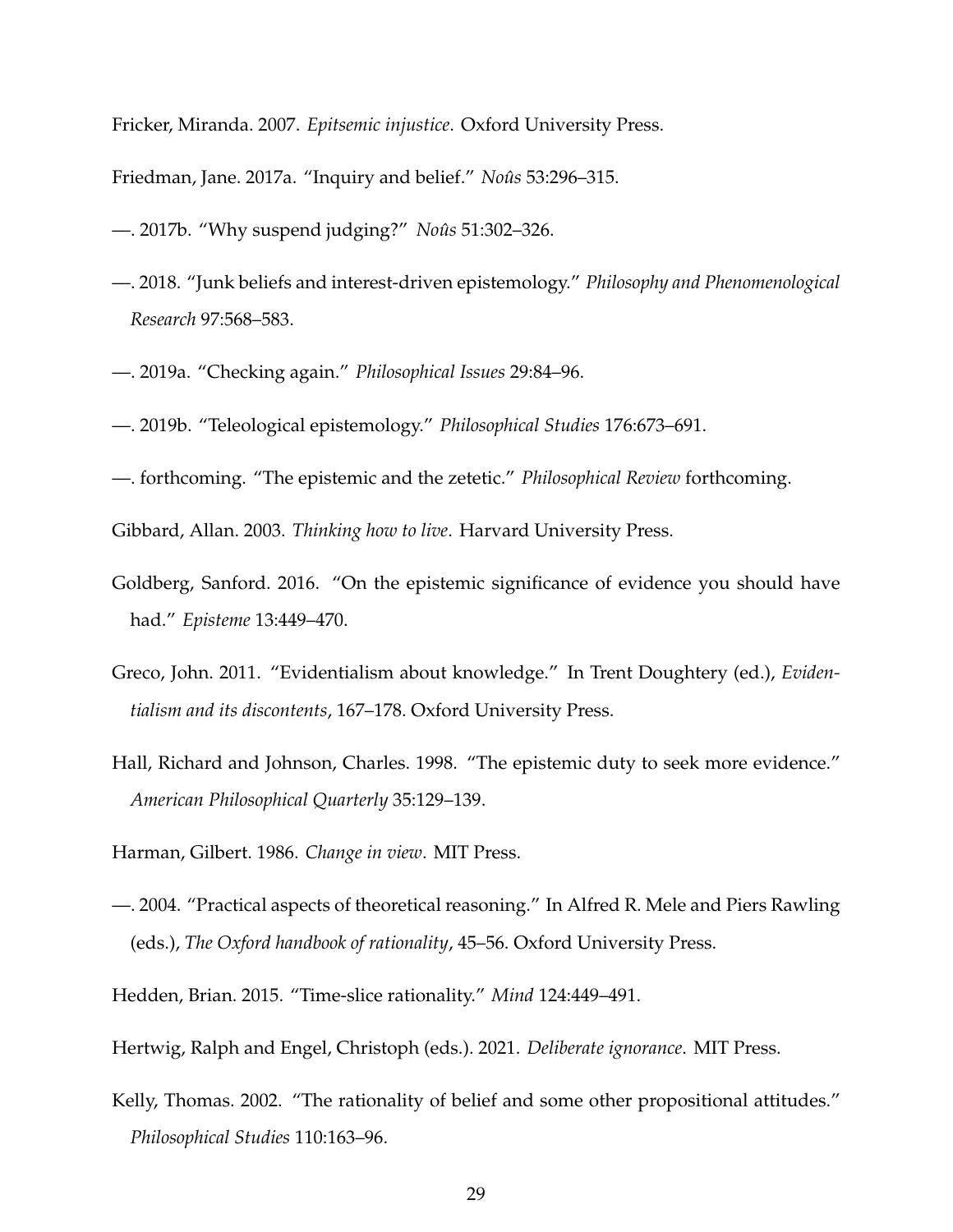- —. 2003. "Epistemic rationality as instrumental rationality: A critique." *Philosophy and Phenomenological Research* 66:612–40.
- Kelp, Christoph. forthcoming. "Theory of inquiry." *Philosophy and Phenomenological Research* forthcoming.

Lee, Wooram. forthcoming. "Belief and settledness." *Inquiry* forthcoming.

- Leite, Adam. 2007. "Epistemic instrumentalism and reasons for belief: A reply to Tom Kelly's 'Epistemic rationality as instrumental rationality: A critique'." *Philosophy and Phenomenological Research* 75:456–464.
- Lieder, Falk and Griffiths, Thomas. 2017. "Strategy selection as rational metareasoning." *Psychological Review* 124:762–794.
- Lord, Errol. 2020. "Suspension of judgment, rationality's competition, and the reach of the epistemic." In Sebastian Schmidt and Gerhard Ernst (eds.), *The ethics of belief and beyond*, 126–145. Routledge.
- Lyons, Jack. 2016. "What we talk about when we talk about epistemic justification." *Inquiry* 59:867–88.
- Marcucilli, Paul. 2019. *The appraisal of belief*. Ph.D. thesis, Harvard University.
- Marewski, Julian and Schooler, Lael. 2011. "Cognitive niches: An ecological model of strategy selection." *Psychological Review* 118:393–437.
- Masny, Michal. 2020. "Friedman on suspended judgment." *Synthese* 197:5009–5026.
- McGrath, Matthew. 2016. "Cohen on 'epistemic'." *Inquiry* 59:889–905.
- —. forthcoming. "Being neutral: Suspension of judgement, agnosticism and inquiry." *Noûs* forthcoming.
- Millson, Jared. 2021. "Seeking confirmation: A puzzle for norms of inquiry." *Analysis* 80:683–693.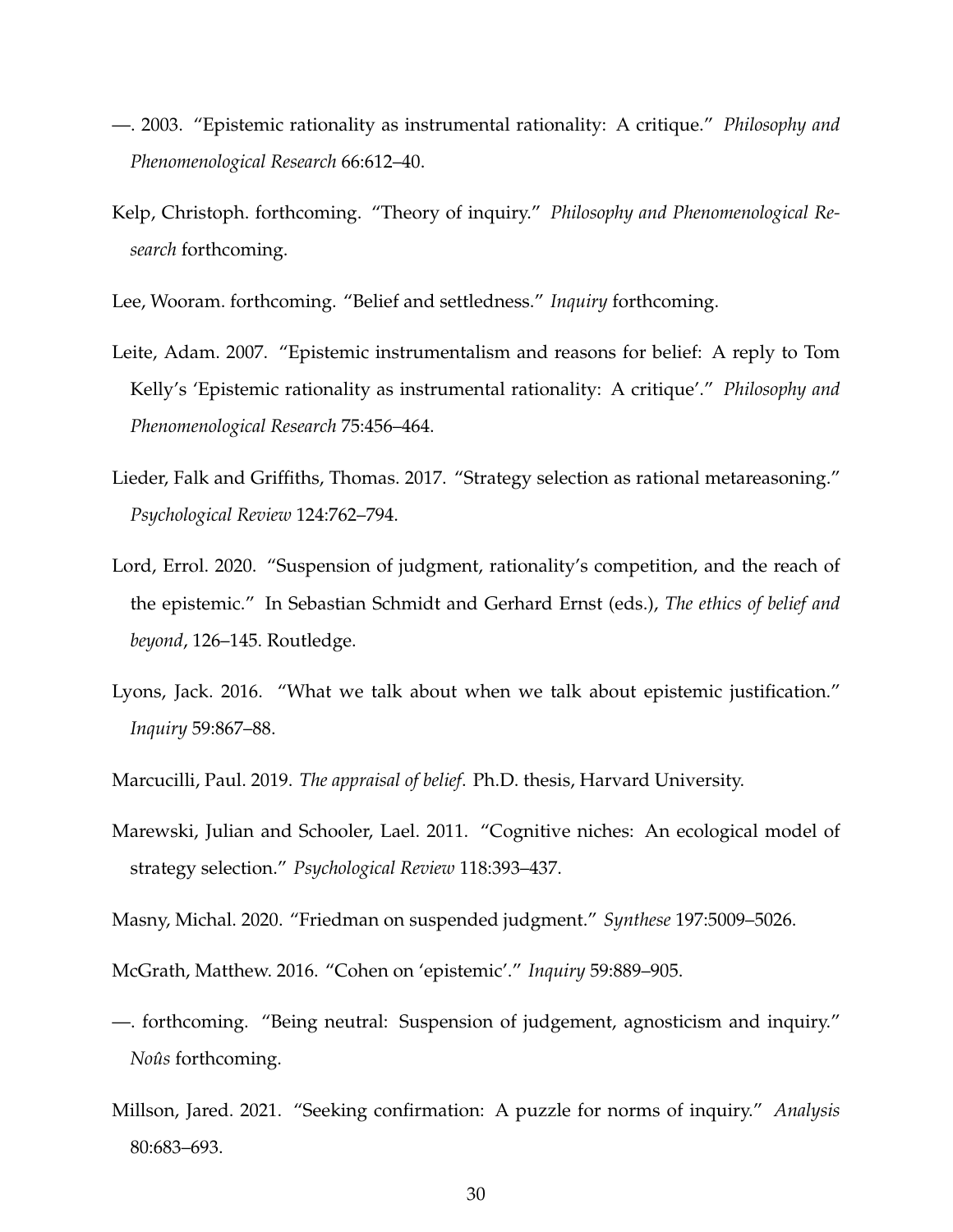- Miracchi, Lisa. 2019. "When evidence isn't enough: Suspension, evidentialism, and knowledge-first virtue epistemology." *Episteme* 16:413–437.
- Misak, Cheryl. 1987. "Peirce, Levi, and the aims of inquiry." *Philosophy of Science* 54:256– 265.
- Munton, Jessie. 2019. "Beyond accuracy: Epistemic flaws with statistical generalizations." *Philosophical Issues* 29:228–240.
- Olsson, Erik J. and Westlund, David. 2006. "On the role of the research agenda in epistemic change." *Erkenntnis* 65:165–183.

Palmira, Michele. 2020. "Inquiry and the doxastic attitudes." *Synthese* 197:4947–4973.

Peirce, C.S. 1877. "The fixation of belief." *Popular Science Monthly* 12:1–15.

Rinard, Susanna. 2015. "Against the new evidentialists." *Philosophical Issues* 25:208–223.

—. 2019. "Equal treatment for belief." *Philosophical Studies* 176:1923–1950.

Shah, Nishi. 2003. "How truth governs belief." *Philosophical Review* 112:447–482.

- —. 2006. "A new argument for evidentialism." *Philosophical Quarterly* 56:481–498.
- Smith, Holly. 2014. "The subjective moral duty to inform oneself before acting." *Ethics* 125:11–38.
- Steglich-Petersen, Asbjørn. forthcoming. "An instrumentalist unification of zetetic and epistemic reasons." *Inquiry* forthcoming.
- Steglich-Petersen, Asbjørn and Skipper, Matthias. 2019. "An instrumentalist account of how to weigh epistemic and practical reasons for belief." *Mind* 129:1071–1094.
- Striker, Gisela. 2001. "Skepticism as a kind of philosophy." *Archiv für Geschichte der Philosophie* 83:113–129.